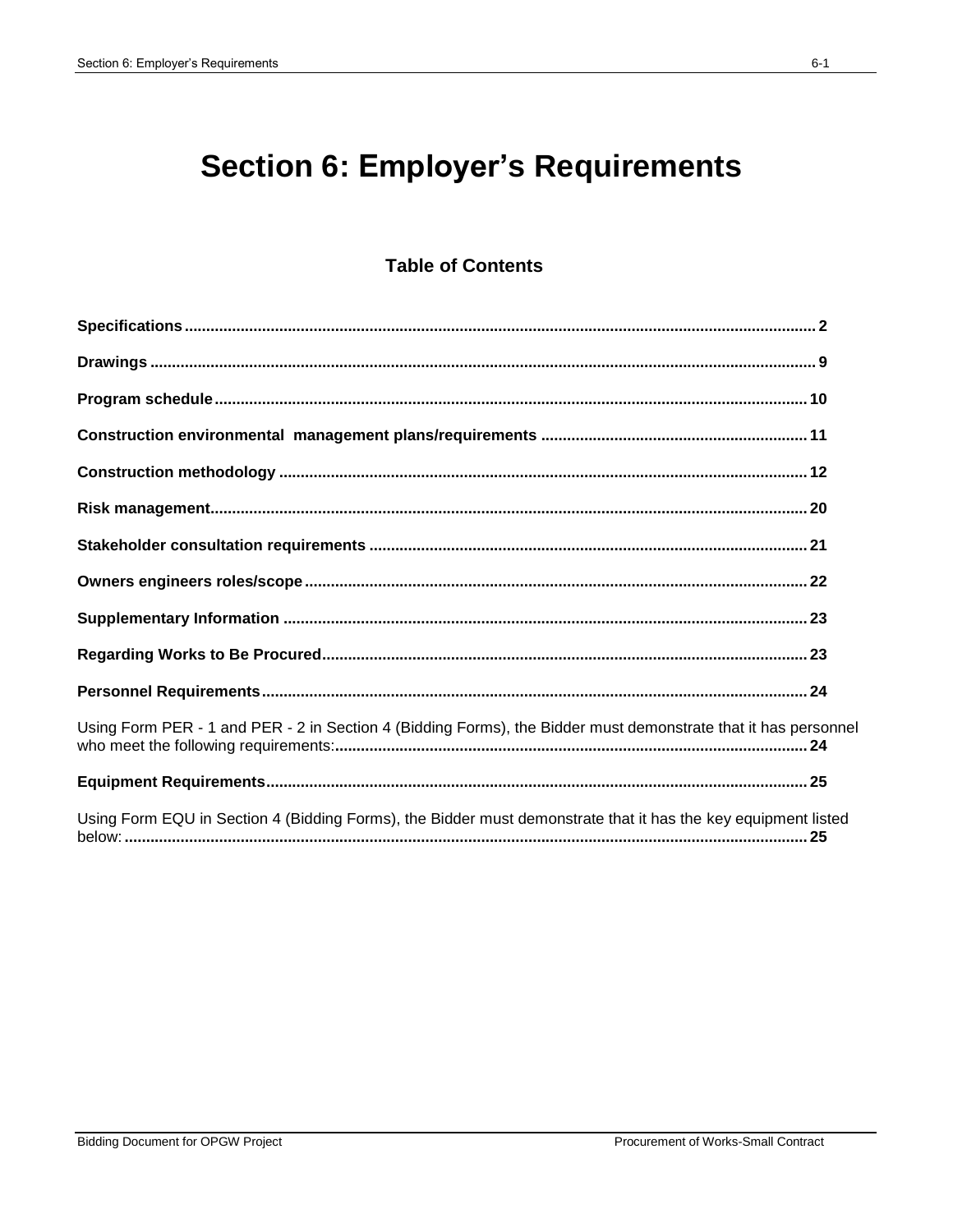## **Specifications**

This section describes the scope of works and technical requirements for the design, procurement, quality management, fabrication, supply and delivery of all material to the worksite, installation, testing and commissioning of the new OPGW.

In the event of conflict between the requirements stated in relevant documents, precedence for technical issues shall be given in the order below:

- This document, then
- Australian Standards, then
- International Standards, then
- Other documents at the discretion of SP.

#### **1. BACKGROUND**

The existing Lungga-Honiara 33kV line is made-up of Cherry ACSR/GZ phase conductor, 7/2.0 SC/GZ OHEW, ceramic/glass insulators, lattice steel towers, and a steel monopole.

The existing OHEW shall be replaced with continuous optical fibre ground wire (OPGW) to enable the line with communication capability and at the same time shield the phase conductor against direct lightning strokes.

The general arrangement and approximate spacing of the attachment points for the typical suspension and strain towers are shown in Figure 1.1. The vertical spacing between the OHEW and top phase conductor in lattice towers is generally about 3m. From this dimensions, the shielding angle at the suspension towers is about 31°. The strain steel monopole at T23 has its conductor attachments point in vertical configuration and the spacing between the OHEW and top phase conductor is 1.5m.

The existing arrangement of the earthpeak OHEW attachment points are shown in Figure 1.2. The existing OHEW will be retired and replaced with a suitable OPGW. The suspension earthpeak will need to be assessed and modified (refer to sample drawing SP-LH-AS-005 shts 1 to 3) to suit the arrangement of the proposed suspension OPGW assembly (see SP-LH-AS-003 sht 001)

Refer to list of drawings section for other available design drawings/schedules for Contractor's consideration.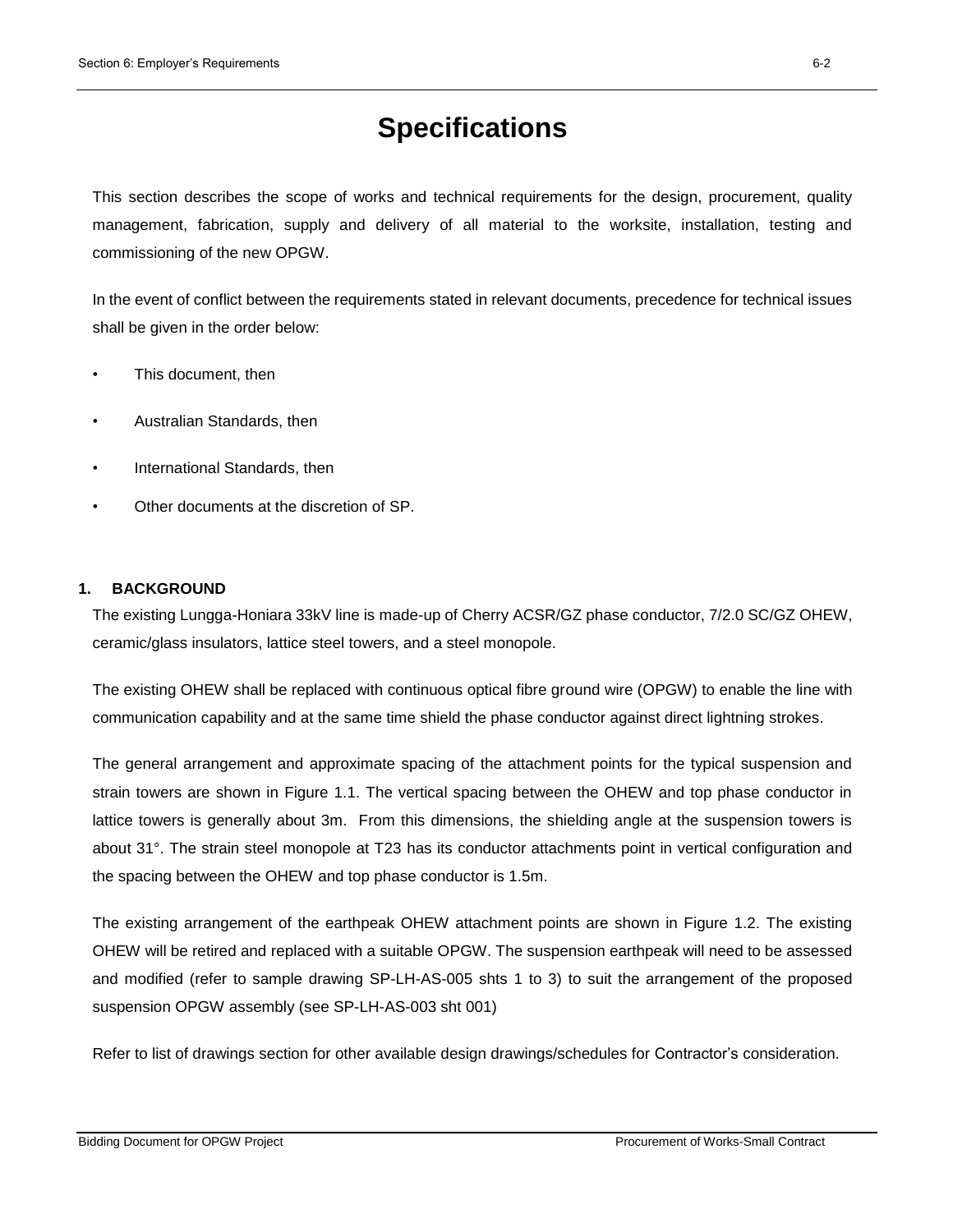

Figure 1.1: Typical tower arrangement (Left: Suspension, Right: Strain)





Figure 1.2: Existing OHEW assemblies – (Left: Suspension, Right: Strain)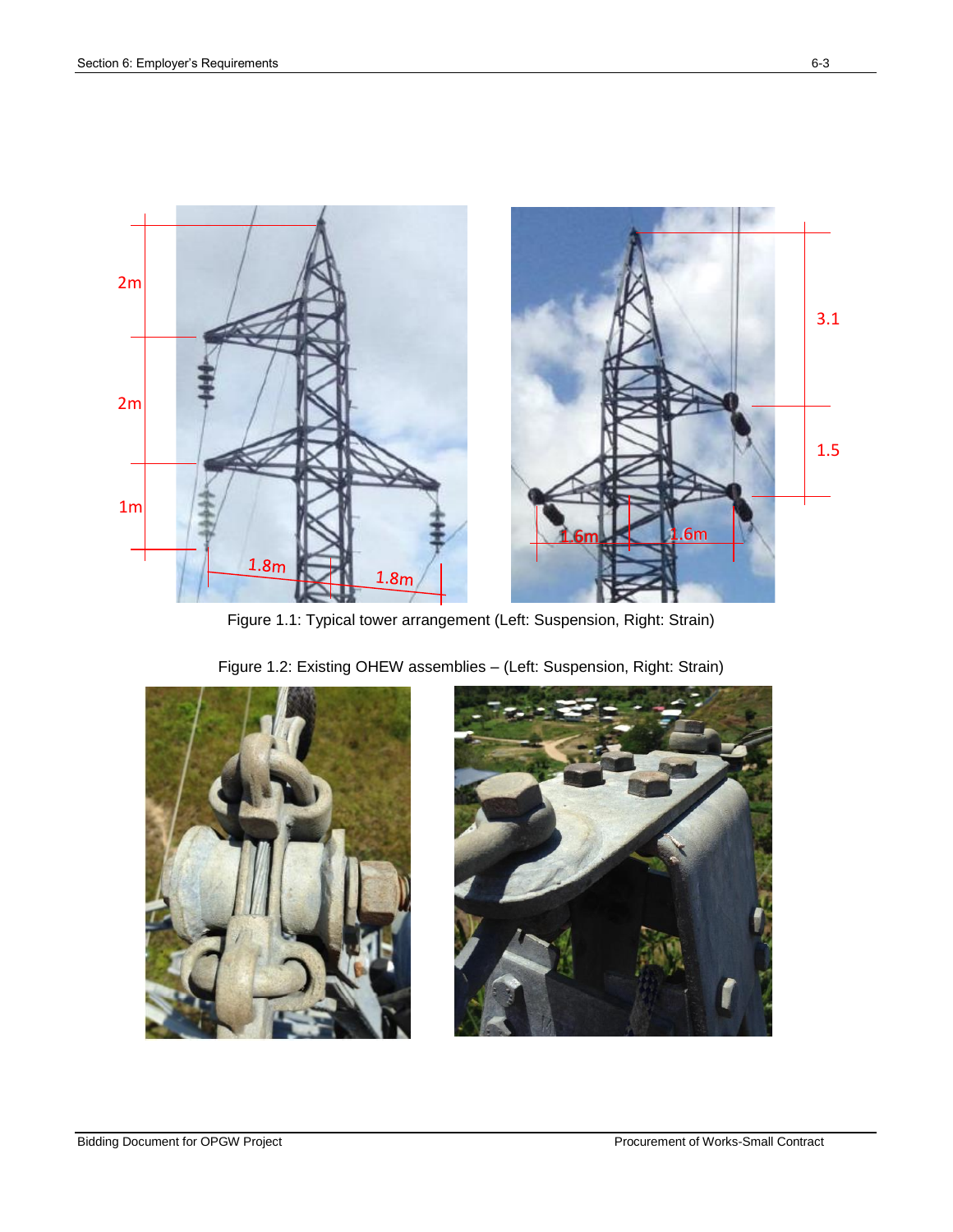#### **2. BASIC REQUIREMENTS AND GUIDELINES**

Basic requirements and guidelines for this Project are as follows:

- 1. All documents (e.g. designs, drawings, reports, schedules, etc) to be submitted by the Contractor shall be written in English language and prepared using the Systeme Internationale (SI or Standard International) system of units. They shall be easily readable, in good quality, and submitted to SP for review and approval before they are used for construction and / or fabrication.
- 2. All requirements in this Specification are to be considered as minimum requirements. The Contractor is to undertake its own design.
- 3. Unless specifically stated in this Specification, all drawings, reports, and other reference documents provided to the Contractor are "For Information" only. All associated risks involved with the use of any the information therein, either direct or derived, shall be borne by the Contractor.
- 4. As a minimum requirement, the Contractor shall submit the following documents as part of its bid submission:
	- a. Program Schedule
	- b. Curriculum vitae of Key Personnel
	- c. Work method statement
	- d. Design methodology
	- e. Details of Project Quality Management System
	- f. Details of Work Health and Safety System Proposal
	- g. Outline Project Safety in Design Management Plan
	- h. Schedule of equipment suppliers and manufacturing locations
	- i. The Contractor's engineering design under this Project shall be in accordance with the requirements of this Specification and the equipment/materials supplied from approved suppliers. In case of conflict in the requirements, the Contractor shall bring this to the attention of SP and seek written confirmation of the requirements from SP. Under no circumstances is the Contractor to decide on his own what the applicable requirements are in case of such conflict. SP reserves the right to reject any or the complete part of the Work arising out of the Contractor's own decisions.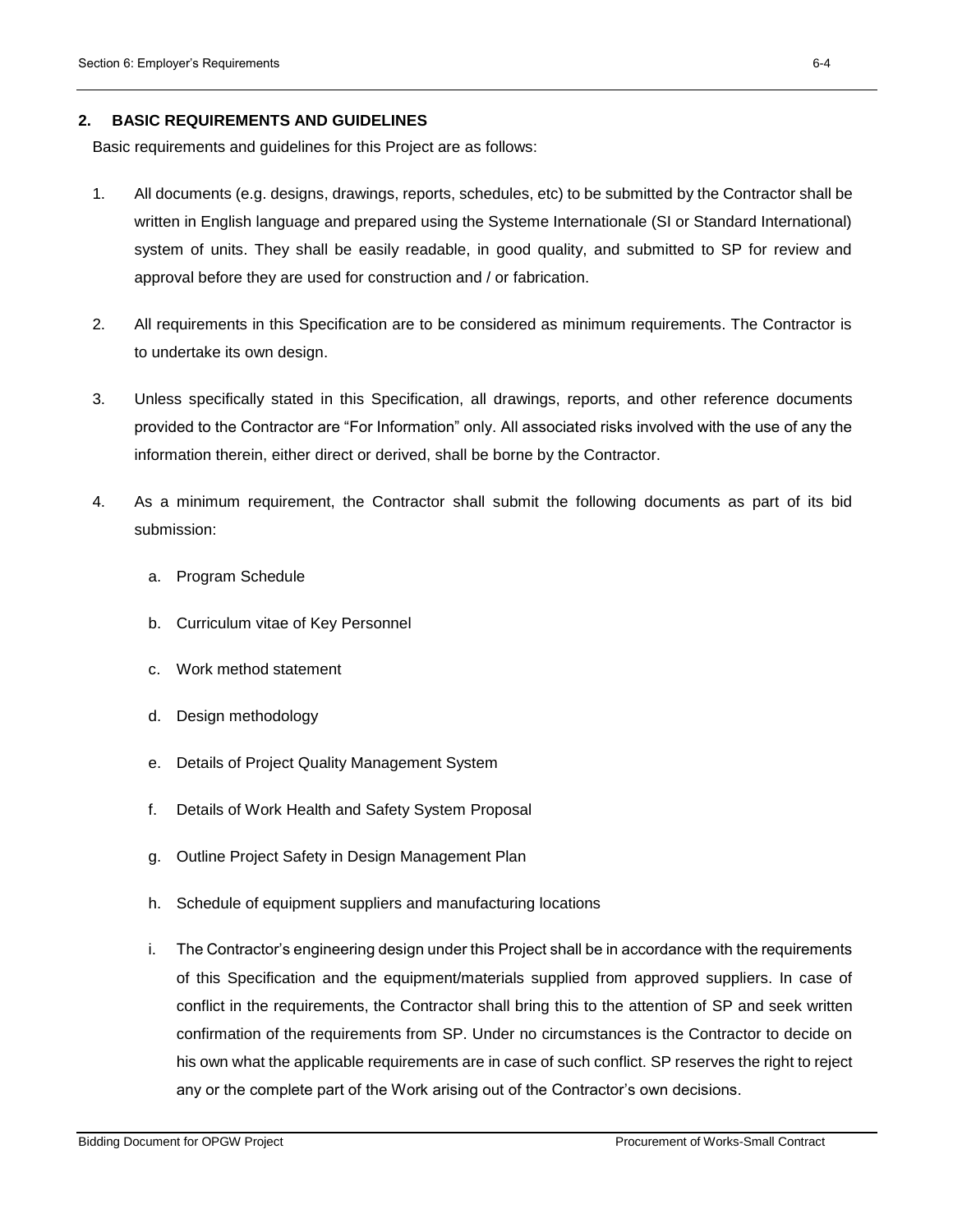- 5. The construction works should ideally be during the dry season. Allowances in the schedule should be made to the accommodate review and approval period of the Contractor's submission.
- 6. The Contractor shall design, supply, install, test, and commission all materials required to complete the Works as a fully functional system whether described in detail or not in this Specification.
- 7. The Contractor shall repair any and all damage to existing installations incurred during the performance of the Works including, but not limited to, damage to existing transmission lines, underground services, roads, railways, drainage structures, fencing and gates.
- 8. The Contractor shall supply all the design and drawings in electronic form to SP upon completion of the Project. "As installed" documents must be supplied to SP no later than 15 days after the Commissioning of the OPGW.
- 9. The Contractor shall design, supply, install, test, and commission the Works required to replace the existing OHEW with a new OPGW. All Works shall be delivered using the best available engineering practice and procedures. The Contractor is responsible for the successful completion of the Project. The scope of work for this Project includes but is not limited to:

### **3. SCOPE OF WORK**

The scope of work for this Project includes but is not limited to:

- 1. mobilisation to site;
- 2. route survey to confirm data shown in the tower schedule;
- 3. design, procure, supply, install, test and commission all individual components necessary to retire the existing OHEW and install the new OPGW, including but not limited to:
	- a. OPGW including splice boxes and coiling frames;
	- b. OPGW fitting assemblies and line hardware (e.g. dampers, joints, warning spheres, aerial warning lights, etc.);
	- c. Suspension tower earthpeak;
- 4. dismantling and disposal of existing OHEW including all associated line hardware and fitting assemblies;
- 5. prototype assembly of the suspension tower earthpeak;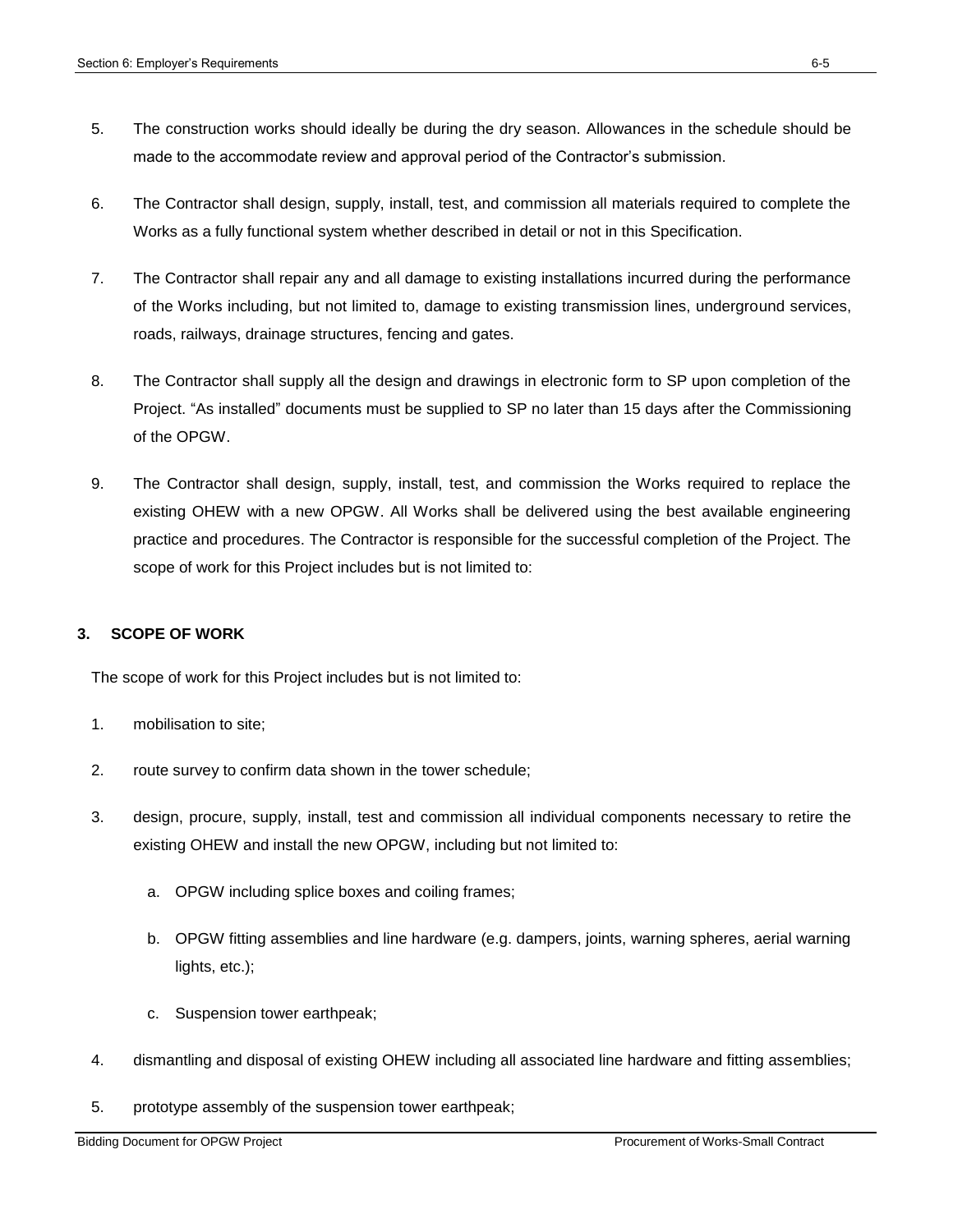- 6. quality control of serial production at manufacturers shop facilities;
- 7. inspection prior to delivery to site;
- 8. packaging and organising safe transport and delivery to project site;
- 9. storage and handling of all required material for installation and construction at project site;
- 10. site establishment includes, but not be limited to, the following:
	- a. installation and upkeep of site offices, first aid stations and crib rooms in location(s) determined by the Contractor to optimise the execution of the Works;
	- b. responsibility for the supply of service facilities, secure storage, laydown and service areas that the Contractor deems necessary;
	- c. provision of all temporary power required for the construction and commissioning of the Works and all associated facilities;
	- d. provision of mobile telephones and/or satellite telephones, radios, computers and other equipment and communications cabling for voice and fax/data communications required by the Contractor;
	- e. provision of desks and chairs for 2 SP personnel or nominated representatives;
	- f. installation and maintenance of portable ablution facilities, compliant with all relevant Legislative Requirements, for use by Contractor's Personnel;
	- g. construction and maintenance of any access roads required to complete the Works;
	- h. development of traffic management plans to comply with the relevant road Authority's requirements and the Contractor's construction traffic for all aspects of the Works that must be subject to SP's review. The Contractor must take all necessary measures to ensure plant size is suitable to gain access to any restricted areas;
	- i. provision of all temporary Works and barricading required to protect existing infrastructure from construction vehicle movements, including barriers, protective barricades, fences, windrows, bunds, diversions, signs, markers, warning lights, spotters and flag men, including maintenance of the foregoing. This must include the protection of edges of excavations and embankments along access and haul roads;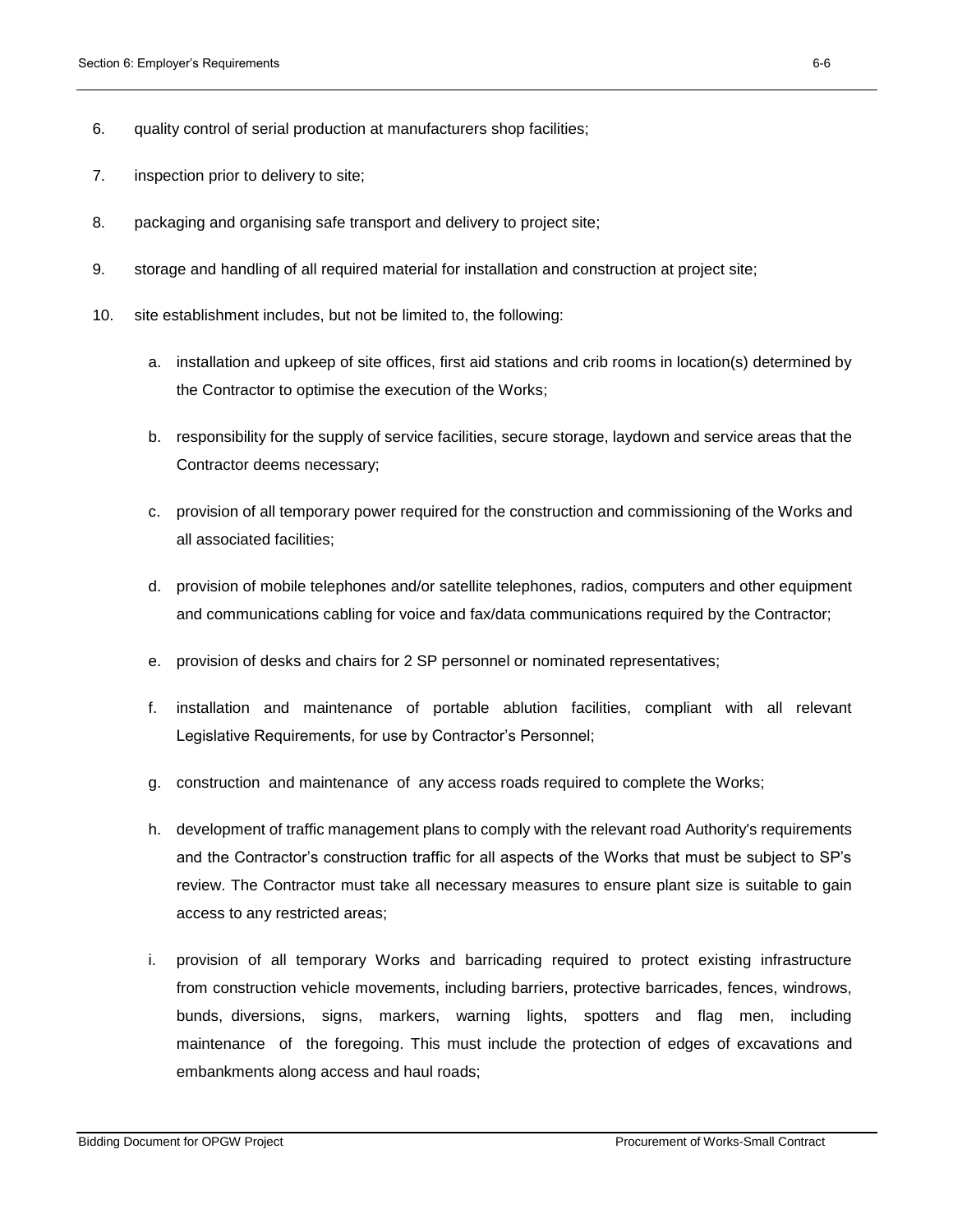- j. transportation to site of all items necessary to complete the Works including cranage to unload equipment and materials, safe storage in the nominated lay down areas, security and provision of all temporary timber packing, bearers and structures;
- k. Reloading, transport and handling of equipment and materials from lay down areas to the point of use; and
- l. removal of all temporary facilities following completion of the Works.
- 11. preparation and submission of the complete documentation of the work for SP review.
- 12. restore maintenance track(s) if damaged;
- 13. supply, install, and dismantle temporary scaffolds for road and rail crossing, as required;
- 14. produce all documentation including installation, operation and maintenance (IOM) manuals and Manufacturer Data Requirements (MDR) for SP records; and
- 15. site clean-up and demobilisation from site.

### **4. OPTICAL FIBRE GROUND WIRE (OPGW)**

The design documentation provided with the tender document is based on the OPGW parameters shown below. The optical fibres (minimum of 24 cores) shall be appropriate for the communication system designed by SP. Under no circumstance, shall the OPGW is permitted the exceed the existing loads imposed on the structures by the existing OHEW. A Contractor nominated OPGW shall suit the requirements of this Project and shall be installed such that it maintains acceptable lightning performance as well as safe clearances to phase conductors.

Suitable coiling frame and joint boxes for the OPGW shall be provided by the Contractor. Joint boxes shall be sized to accommodate all splicing plus 10% spare splicing capacity and all required cables including a minimum of one additional cable entry. A 20m loop of OPGW shall be coiled on the coiling frame adjacent to the joint box at each joint. To assist maintenance and possible future branch-splicing, the joint boxes and attached fibres shall be readily removable to an environmentally controlled van at ground level. The joint boxes shall be suitable for mounting above the anti-climbing device without modification to the line structure. Details of Contractor's proposed arrangements shall be submitted to SP as part of the review process.

| <b>Parameter</b> | Unit | 7/2.0 SC/GZ<br><b>OHEW</b> | <b>OPGW</b> |
|------------------|------|----------------------------|-------------|
| Diameter, Dout   | mm   | 6.0                        | 7.6         |
| Weight, w        | N/m  | 1.697                      | 1.608       |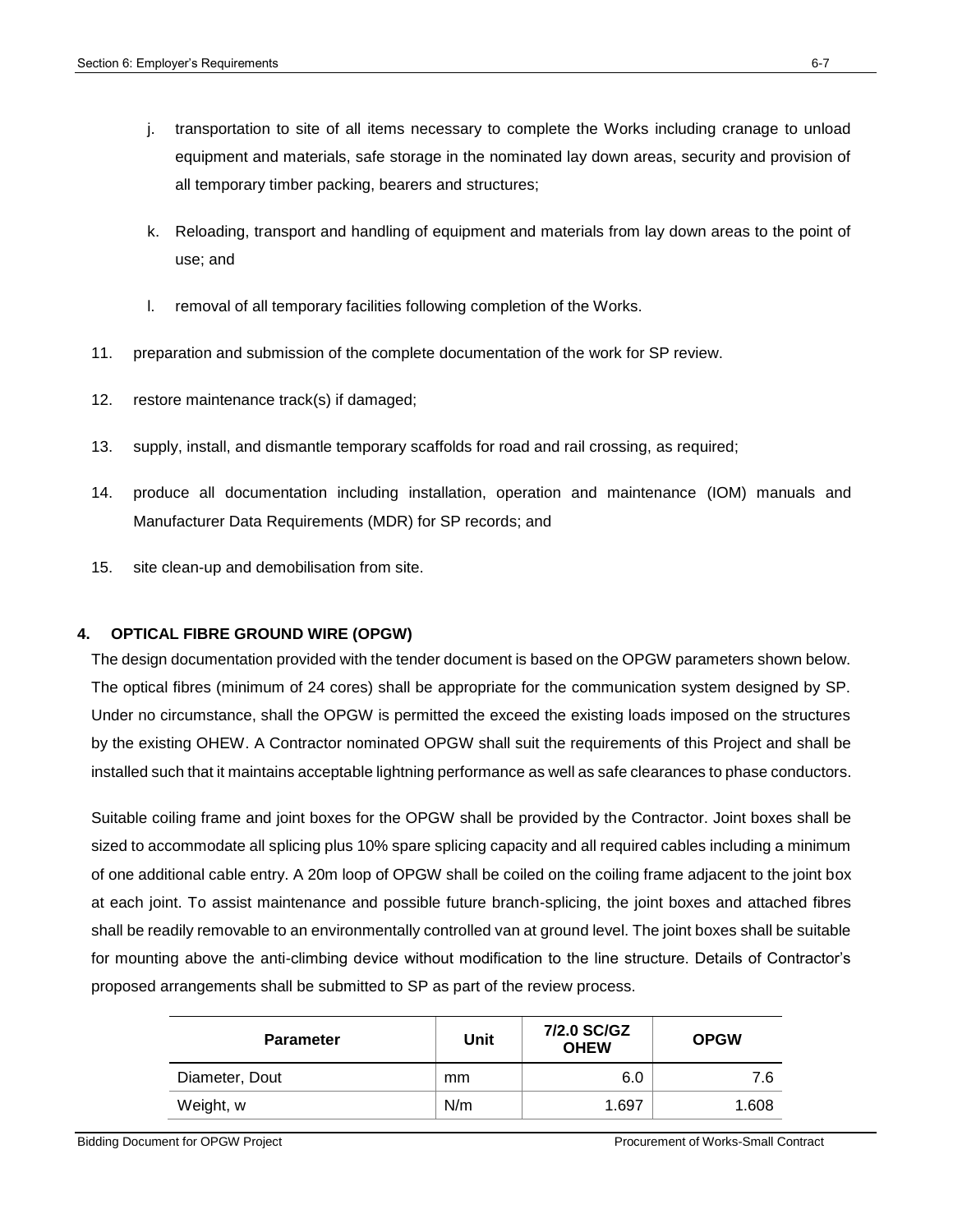| Cross sectional Area, A                       | mm <sup>2</sup> | 21.99 | 29.00 |
|-----------------------------------------------|-----------------|-------|-------|
| Breaking Load, CBL                            | kN              | 26.00 | 26.00 |
| Modulus of Elasticity, E                      | GPa             | 170   | 119   |
| Coefficient of Linear Expansion, α            | $x10^{-6/°}$ C  | 11.5  | 15.2  |
| Short time current capacity, I <sup>2</sup> t | kA (2s)         |       | 5.5   |

### **5. SUSPENSION EARTHPEAK PROTOTYPE ASSEMBLY AND TRIAL FIT**

The Contractor shall design, supply, assemble the prototype the suspension tower earthpeaks and trial fit it prior to mass fabrication. SP's review of drawings for prototype assembly of a earthpeaks shall not be taken as approval for subsequent production purposes. The fabrication details required under this Specification shall be checked for compliance in the assembled prototype earthpeak.

All fasteners (nuts, bolts, etc) shall be tightened "snug tight" as defined in AS 4100 to ensure that the various members are in close contact and all movements between adjacent members and/or fixings have been eliminated. Fasteners used in trial assembly shall not be re-used.

Within 10 business days prior to the intended inspection date, the Contractor shall notify SP of the availability of the prototype structures for inspection and trial fit.

SP may direct changes to the details so that the design conforms to the Works and such changes shall be incorporated into the constructed towers. Subsequent to SP's inspection and approval, no alteration to the existing towers shall be made without SP's written approval.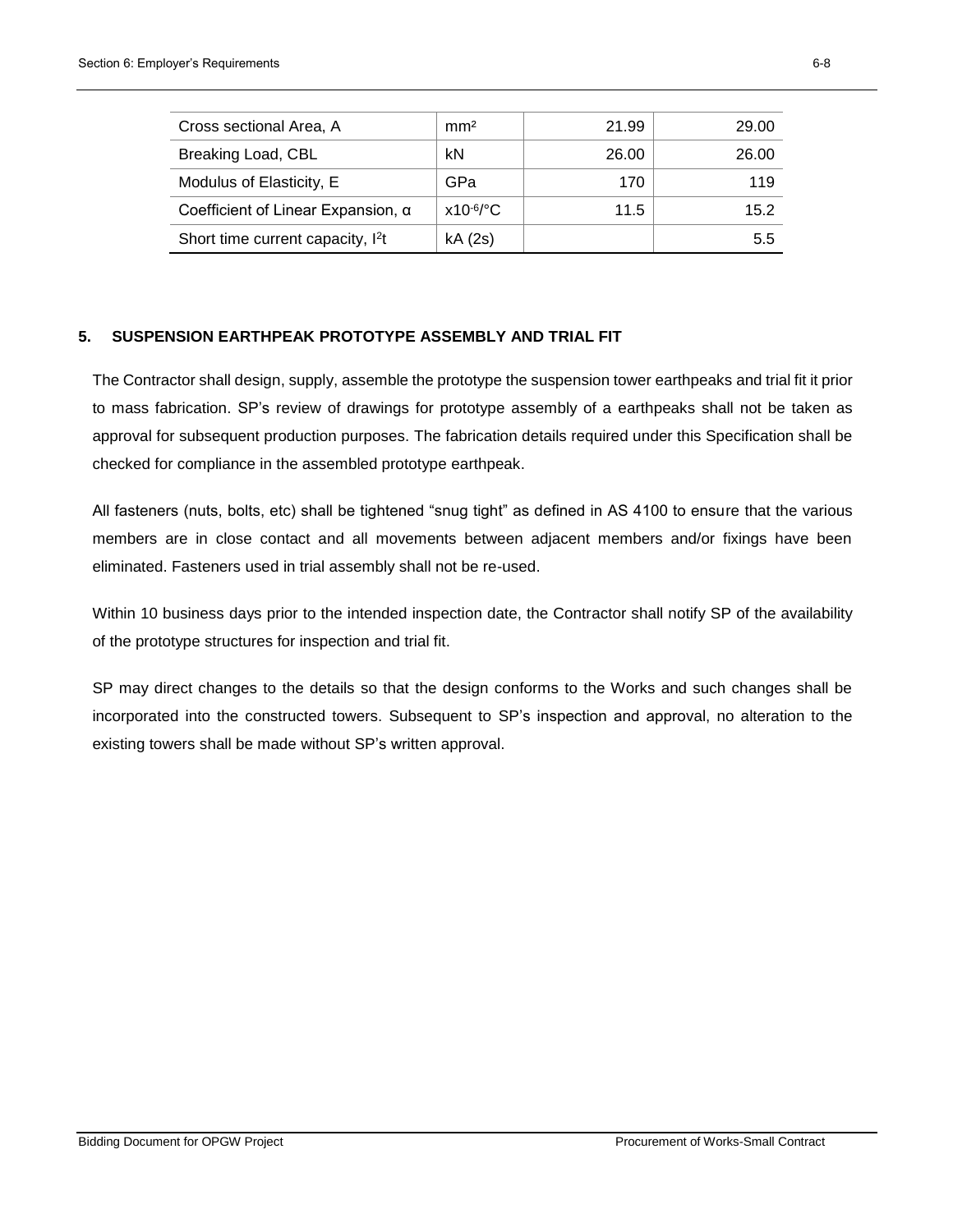# **Drawings**

| <b>Drawing Number</b>       | <b>Drawing Title</b>                                  | Rev. |
|-----------------------------|-------------------------------------------------------|------|
| SP-LH-TS-001-001            | <b>Tower Schedule</b>                                 | 0    |
| SP-LH-LS-002 sht 001        | Line Equipment Schedule                               | 0    |
| SP-LH-AS-003 sht 001        | OPGW Suspension (to suit Ø7.6mm OPGW) Assembly        | 0    |
| SP-LH-AS-004 sht 001        | OPGW Strain (to suit Ø7.6mm OPGW) Assembly            | 0    |
| SP-LH-AS-004 sht 002        | OPGW Strain (to suit Ø7.6mm OPGW) Assembly-Insulated  | 0    |
| SP-LH-AS-005 sht 001        | Suspension OPGW Attachment Arrangement                | 0    |
| SP-LH-AS-005 sht 002        | <b>Suspension OPGW Attachment Arrangement-Details</b> | 0    |
| SP-LH-AS-005 sht 003        | <b>Suspension OPGW Attachment Arrangement-Details</b> | 0    |
| SP-LH-SS-006 sht 001 to 023 | Stringing Schedule-SFPOC24 OPGW                       | O    |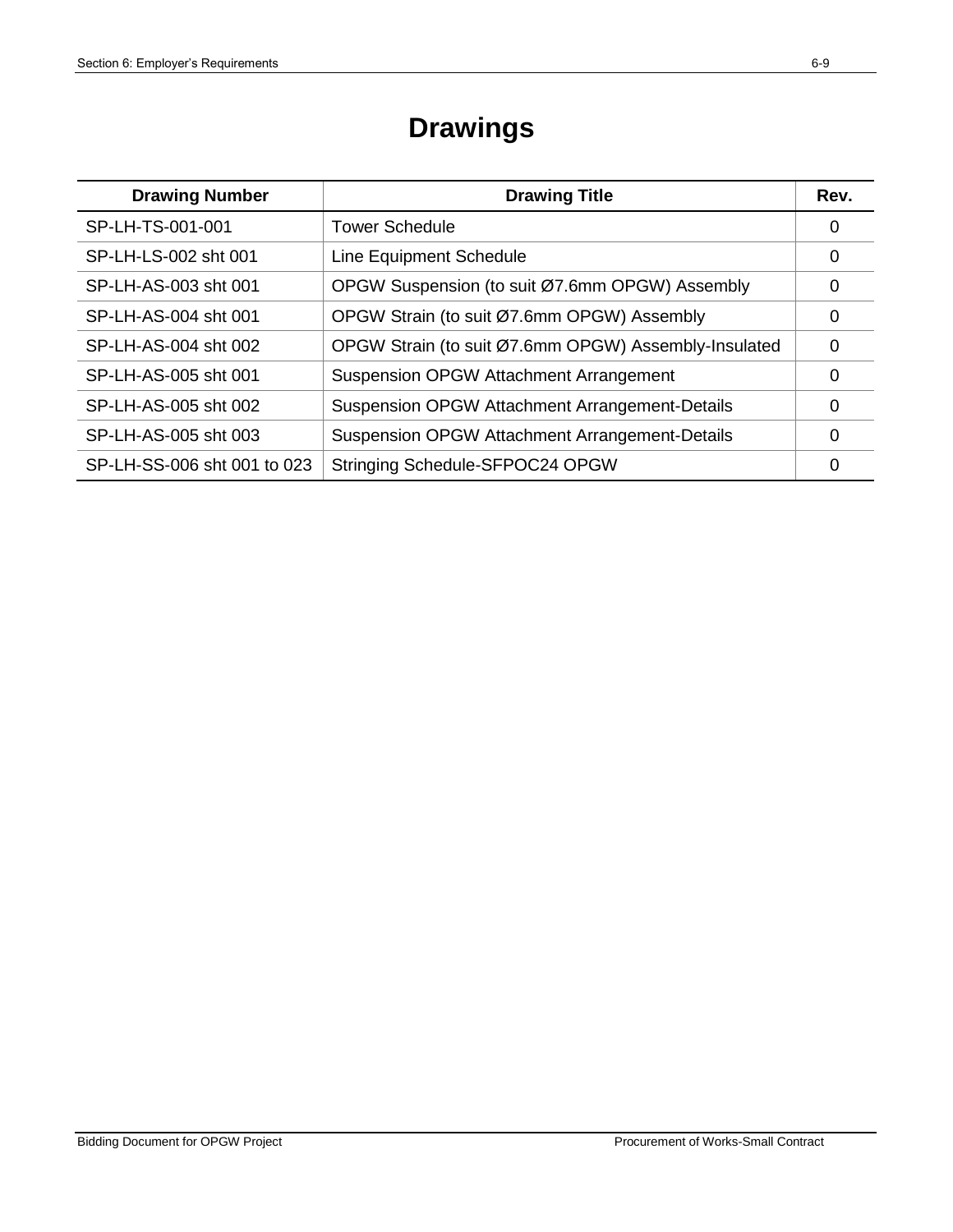# **Program schedule**

As part of the requirements for submitting a bid for this project, the Contractor shall assess, prepare, and submit a project schedule for review and consideration of SP.

| Tender period                                           |  |
|---------------------------------------------------------|--|
| <b>Request for Tender</b>                               |  |
| Site visit                                              |  |
| <b>Queries and Clarifications</b>                       |  |
| <b>Bid submission</b>                                   |  |
| Contract negotiations                                   |  |
| Contract award                                          |  |
| Start-up meeting                                        |  |
| Mobilisation                                            |  |
| Design Period                                           |  |
| Liaise with Suppliers                                   |  |
| Suspension earthpeak design, prototyping, and trial fit |  |
| SP review and approvals                                 |  |
| Procurement                                             |  |
| <b>OPGW</b>                                             |  |
| OPGW fitting assemblies and apparatuses                 |  |
| Suspension earthpeak mass fabrication                   |  |
| Construction                                            |  |
| Retire existing OHEW                                    |  |
| Install suspension earthpeak on suspension towers       |  |
| String new OPGW                                         |  |
| Testing and commissioning                               |  |
| Site clean-up                                           |  |
| Demobilisation                                          |  |
| Project completion                                      |  |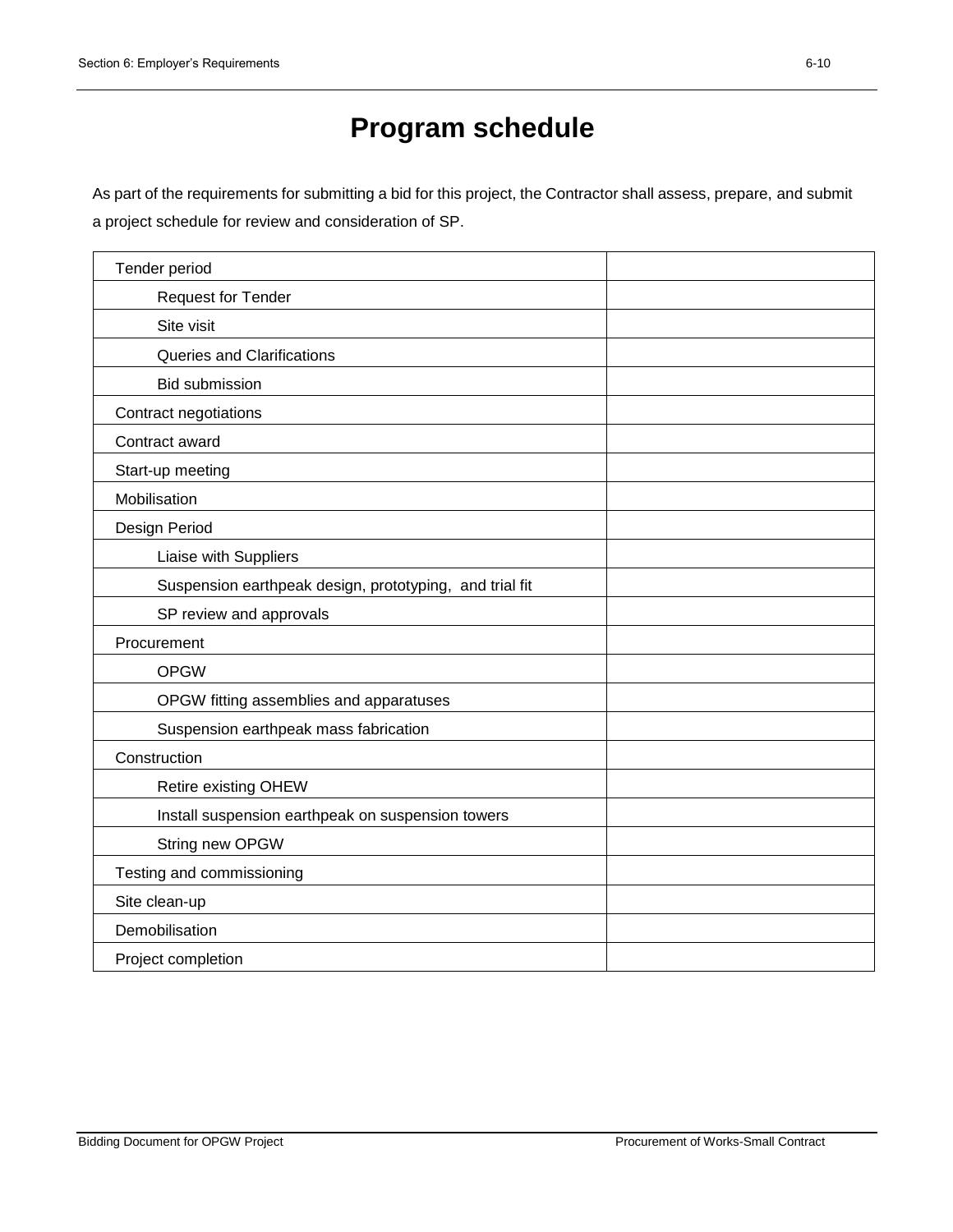## **Construction environmental social management plans/requirements**

The Contractor shall ensure that all work is performed in accordance with the environmental regulation 2008 and laws of the Solomon Islands. The Contractor shall develop and submit a Construction Environment Social Management Plan (CESMP) to the Employer two weeks into the signing of contract who will then review the CESMP and issue approval. See annex for template of the CESMP.

The Contractor shall make it familiar with and reflect in the CESMP, the COVID-19, Health and Safety, Waste, Traffic, Emergency Response management measures and others as inidicated in the contract specifications. The CESMP shall provide quick and efficient response measures to likely environmental and social incidents on site.

The Contractor will recruite or appoint an Environment Safety Officer (ESO) as the Contractor's representative for environmental and social management. The representative shall have responsibility and authority over all matters concerning environmental and social aspect of the works on site.The Contractor shall ensure that any and all environmentally and socially sensitive incidents occurring on site shall be brought to the attention of the Employer. Relevant Environmental and Social management, systems, plans, notifications and consultations will need to be carried out prior to construction.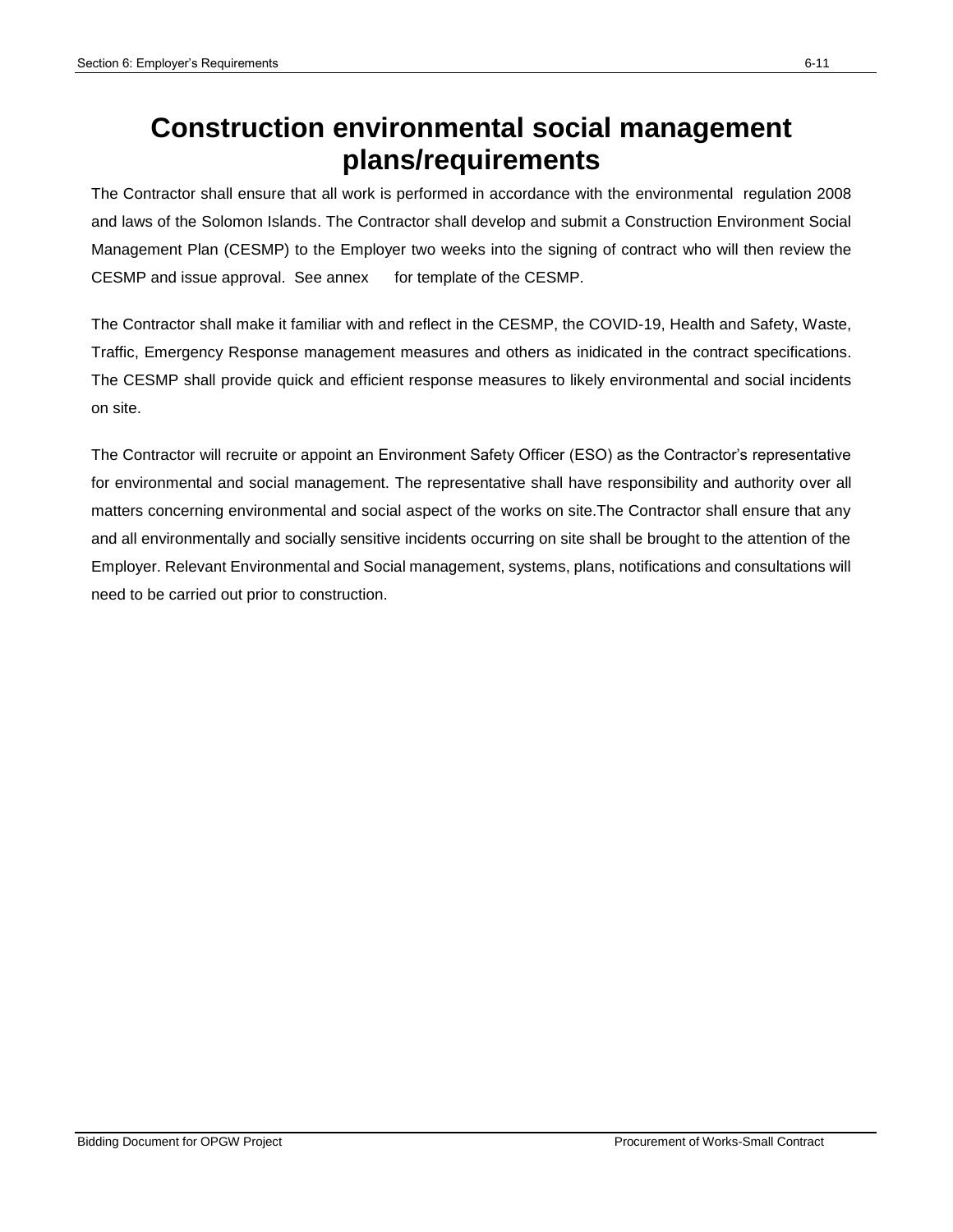## **Construction methodology**

The Contractor must not commence stringing the OPGW on any structure until SP has approved that the structure is complete in all respects. SP requires all OPGW activities to be carried out in an approved manner including the careful handling of OPGW before and during operations such as (but not limited to) the running out, tensioning, sagging, jointing, clamping of OPGW.

The Contractor shall consult with the OPGW manufacturer and follow its recommendations and requirements for proper inspection, handling, pre-installation testing, installation, and stringing, and testing of the OPGW.

It is the Contractor's responsibility to ensure that the work methods it employs do not infringe on the integrity of the transmission line supports, do not damage the OPGW in any way, are safe and are safe to all surrounding elements, personnel and the public.

As equipment weight and size very often interferes with both accurate stringing procedures and the physical size of pulling equipment can become prohibitive, the IEEE document generally recommends or requires a maximum strength factor of 50 per cent for the stringing equipment capacity. This is in order to limit the pulling equipment's size weight. The Contractor is hence required to understand or be familiar with the generated loads of proposed stringing operations.

Definitions and terminology with respect to stringing in this Specification shall be referenced as defined in the above IEEE document.

### **6. OPGW INSTALLATION**

The following conditions must be applied when stringing OPGW:

- Square rigging must not be arranged at the tensioner end of the haul.
- The Contractor must consult with the manufacturer of tensioner machine to ensure that the proposed set up does not generate unnecessary or excessive torque and twist on the OPGW.
- The Contractor must consult with the manufacturer to determine if an anti-twist device (head board) is required.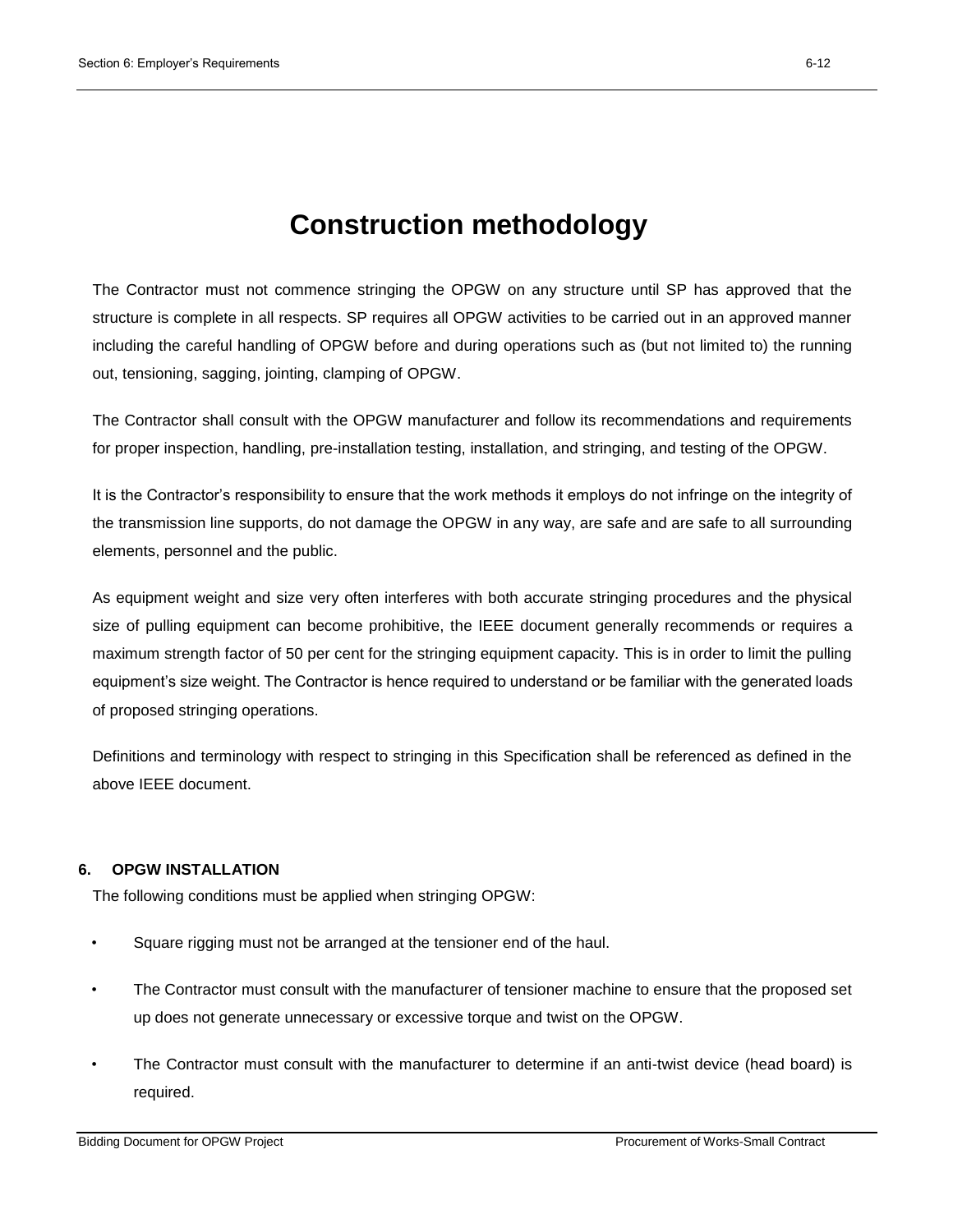- Anti-twist devices (head boards) that require grips to be installed between the device and the OPGW must not be used.
- The eye of any cable grip must be attached to a swivel shackle.

The Contractor shall provide constant surveillance of the connection point between the draw wire/rope and OPGW throughout the duration of the haul (use of a visual marker on the OPGW such as a plastic cable tie can assist with determining rotation).

#### **7. STRINGING METHODOLOGY**

At least 30 days prior to commencing stringing operations, the Contractor shall provide a work method statement for SP's approval with pertinent details as listed below but not limited to:

- The timeline for each pull section, sag and clamping of each line section, ensuring these are within the required SP time limitations.
- The methodology must ensure sufficient notice to stakeholders, including, if necessary any timing/deadline required by them. It should outline all arrangements made in this regard.
- A clear outline as to the methods and procedures that will be deployed in the stringing and final sagging of the OPGW (including creep methodology). These will include work instructions, procedures or method statements required for the specific transmission line to be strung.
- The proposed pulling tensions and methods for monitoring the applied loads.
- Show/compare that any applied loads will be within the allowable loads on the structures and the equipment.
- Equipment types (winches, brake, compressors and dies etc).
- The communication and control that will be deployed on any pull section, and any increases if necessary on particular sections. This must include names of key persons involved in the activity (eg: Stringing Supervisor, machines operators, safety observers, etc).
- Any pertinent aspect of a particular pull section, which is critical for the section or the Works contract, in particular if urban areas are involved.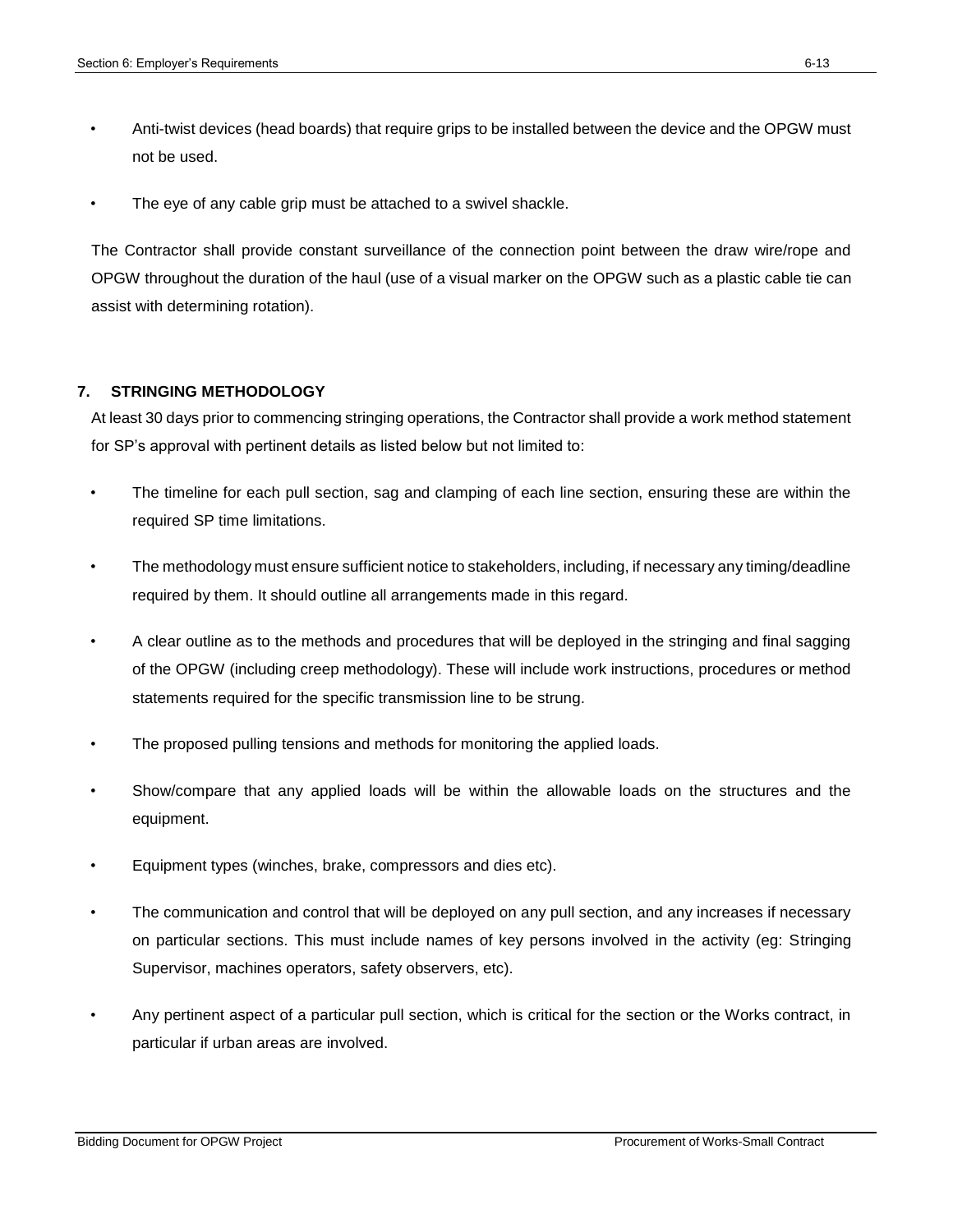- The precautions taken to ensure the safety of the operation including induction control and temporary earthing plan.
- Quantities and allowance of spare/standby equipment.
- Indication of the procedures for all likely rework or temporary construction options that may arise.
- A drawing illustrating the site set up for the specific stringing run must be included with the methodology. As a minimum, the drawing must show the following:
	- $\circ$  All structures within the tension run/section including distances between structures;
	- o selected locations for stringing equipment proposed;
	- o the location of all OPGW joint box proposed;
	- o differences in elevation and general topography of the section; and
	- o all major crossings involved in each pull section.
- If required, the Contractor shall provide additional information, which might not have been covered in the submitted work method statement, in order to clearly understand the proposed technique.
- Sagging details, including creep and any off-set clipping information and results shall be submitted for approval to SP at least 14 days prior to the planned date of stringing any tension section. Such notice shall include any intended helicopter stringing operations.
- Prior to any helicopter stringing operations, the Contractor shall place a Public Notice (in the local newspaper) and contact all directly affected occupiers/landowners at least seven days before any such operation.
- In rural farming areas, the final implementation of any such helicopter stringing will be dependent on the Contractor obtaining the necessary permission from both the civil aviation as well as all affected stakeholders (with sensitive farm stock) within a one kilometre area of the effected stringing section.

#### **8. CROSSINGS, NOTICES AND PERMITS**

The Contractor shall make all arrangements and obtain any permits and approvals necessary from the service owner being crossed over. All material supply and construction costs associated with any such service crossing including the costs of any permit fees or fees charged for outages, services provided by the owners of such services, protection and the like associated with crossing of the service shall be borne by the Contractor.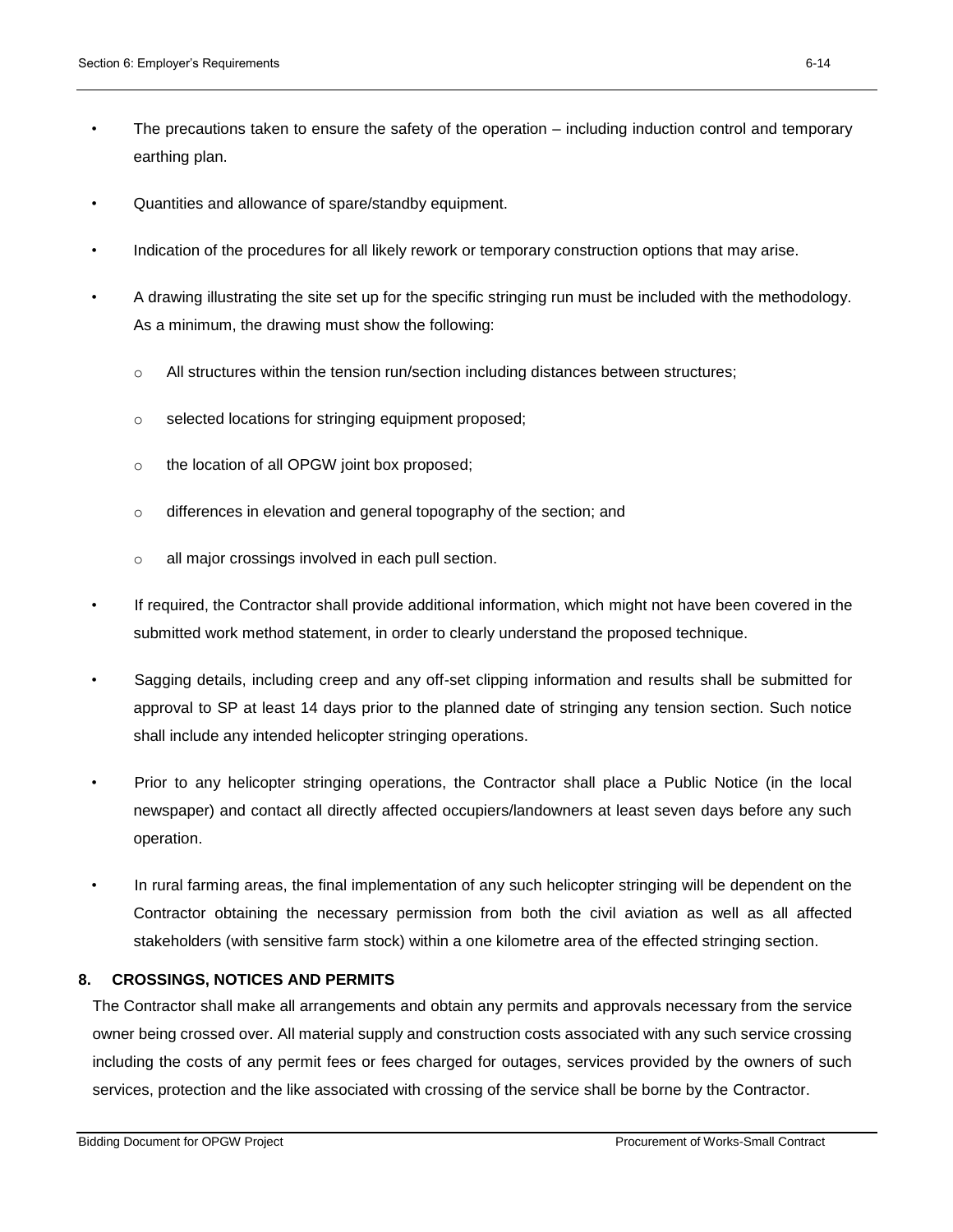In the case of power line crossings, the Contractor shall comply with the Electrical Safety Instructions issued by SP in all respects as well as with any other relevant Statutory requirements, standard and/or code as might apply.

Effective measures shall be taken (i.e. the use of substantial temporary conductor supports or hurdles) to prevent encroachment of statutory clearance or other clearance requirements of any issued permit, by the OPGW being strung to these services being crossed (power or communication lines, roads or railways).

On request, the Contractor shall provide SP with design information for any temporary structures, including the maximum allowable loads, the method of calculation, clearances, assumptions made and structural details. The method employed to minimise/contain risk in the event of a OPGW breaking at the puller and hitting the protected service shall be included in the work method statement.

#### **9. HANDLING STRINGING EQUIPMENT**

The OPGW shall be strung (or recovered) with tension methods, see IEEE 524 Section 4.2.

All handling/stringing equipment to be employed shall be as specified by the manufacturer. Unless SP approves otherwise, the tensioner bull wheel and the OPGW sheaves configuration and dimensions, and all other stringing equipment shall comply with the requirements of IEEE 524. The equipment shall be positioned as is recommended by the IEEE standard. The Contractor shall provide details/specifications of stringing equipment, if requested by SP. The basic equipment outline details shall be listed in the work method statement and any deviations from this IEEE standard shall be highlighted.

#### **10. STRINGING**

The Contractor shall consider minimising the risk of OPGW damage as well as maintaining the structure loadings to within allowable limits in selecting sites for pulling, tensioning, snub structures, and OPGW jointing.

The Contractor shall make all required temporary staying of both the structures as will be necessary. The OPGW may not be anchored to any portion of any tower, except on strain structures, and then only at points designed for such OPGW attachment. Temporary anchoring to structure footings and guy anchors will generally not be permitted.

Sufficient observers with communication radios or other means, whether for single or multiple drum pulls, shall be provided by the Contractor to ensure damage or over stressing of either the OPGW or the support structures does not occur. The Contractor shall maintain efficient continuous communication between all personnel involved in the pulling out or sagging operations.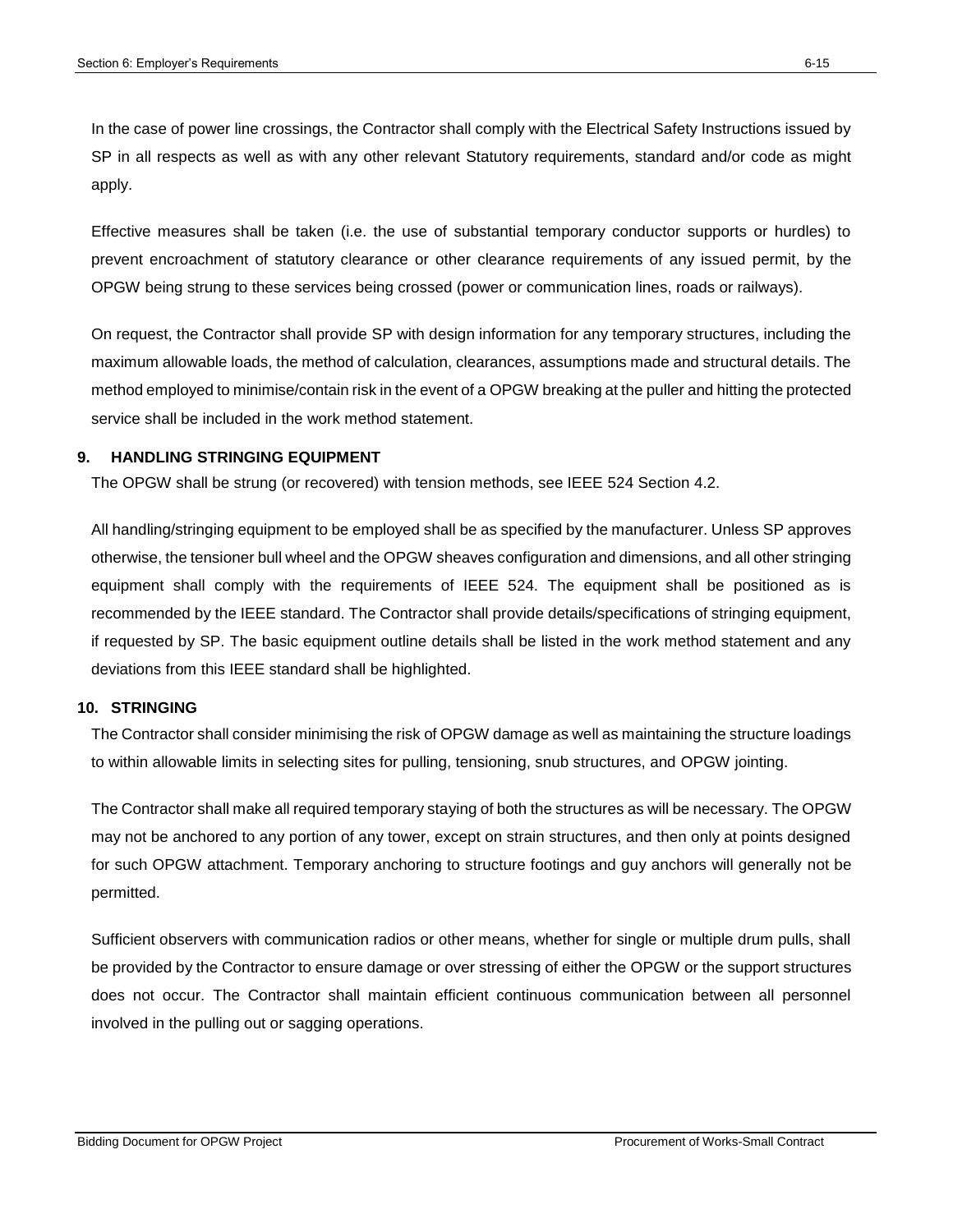The sheaves shall be hung at approximately the final elevation and position of the OPGW. For the security of both structure and OPGW, SP requires the sheaves to be hung off strops of lengths approximately that of the suspension assembly when the OPGW are strung through a strain or tension structure position.

In both the work method statement and on site, the Contractor shall ensure to the satisfaction of SP that scuffing or other damage to the OPGW will not occur in the OPGW installation process, and also following the implementation of any remedial action.

#### **11. RUNNING OUT**

The Contractor shall not commence stringing until SP has approved all of the supports and foundations in the relevant pull-section of the line and received and approved the Contractor's work method statement and stringing program.

The foregoing equipment section requirements as well as those in IEEE 524, shall be adhered to. The driving principal required is, that equipment and operation shall keep the OPGW clear of the ground and obstacles at all times, while stressing the OPGW as little as possible.

The maximum tension imposed on an OPGW during stringing operations (refer to OPGW manufacturer's guide) shall be just sufficient to clear obstacles on the ground. It may be necessary under certain circumstances to string the OPGW near sag tension to clear crossing structures such as poles of the highways, roads or distribution lines. Observers shall confirm the clearance is being achieved. However, where stringing tensions are greater than 10 per cent of the OPGW's UTS, consideration must be given to the degree of stressing of the OPGW based on the time involved. The stringing-planning shall also take into consideration, that over long pullsections the tension close to the puller will be higher than at the tensioner-end. Another important consideration, with large elevation differences between supports in a tension section, considerable differences in the tension values can occur to the OPGW while it sits in sheaves.

In general, stringing tensions shall be approximately 50 per cent of the required 'ambient' sag tension. Unless a pre-tensioning procedure is being proposed, the Contractor shall not exceed the sag tension during the stringing operation, in both cases compliance with SP requires the puller and the tensioner to be equipped with approved tension indicating devices.

When OPGW are held under tension, additional safety clamps shall supplement auxiliary clamps prior to making the permanent attachments to the support attachment point. This is to be done by securing the OPGW to the strain earthpeak in the case of tension/strain make-offs. The earthing shall be outside of these safety clamp application points.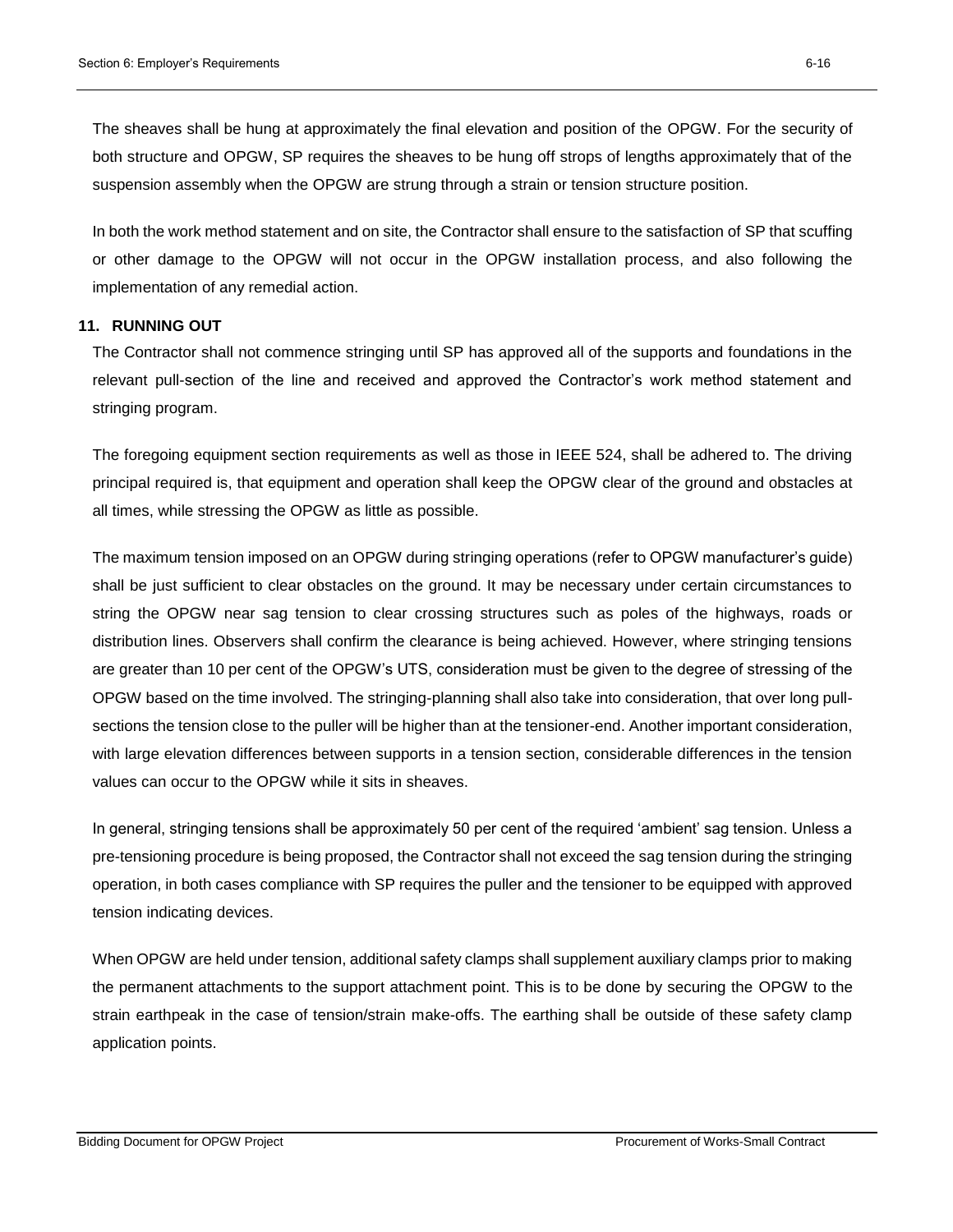The Contractor is responsible for providing and maintaining earth-grounding precautions at all stringing locations, approved by SP.

The Contractor is warned of the danger of working on the line when any portion of the line under construction runs close to energised lines, this warning shall also be noted for during thunderstorms. If a thunderstorm is imminent, the Contractor shall remove its employees and/or sub-contractors from the line at no cost to SP except where covered under the Contract.

### **12. SAGGING PROCEDURES**

The Contractor shall pull up the OPGW to the appropriate sag and tension determined from the approved stringing schedule. The Contractor shall submit the completed stringing schedule to SP for approval at least 14 days before sagging of any particular tension section. A complete set of the approved stringing schedule and criteria shall be available at all times on site.

The Contractor shall notify SP at least 24 hours prior to any planned sagging operations and unless otherwise approved no sagging shall be undertaken except in the presence of SP. The Contractor shall keep accurate installation records, which shall include all OPGW data like weather conditions, OPGW and ambient temperature at the time of sagging, final sag and/or tension, location of joints and dampers for submission to SP on completion of the stringing. These records shall also be submitted in electronic format. During the course of the fieldwork, the Contractor shall satisfy SP that the sags in the OPGW agree with the stringing schedules.

Sagging shall be conducted during daylight hours only under 'still air' conditions. The sagging work shall be suspended at any time, when in the opinion of SP or the Contractor that wind or other adverse weather conditions would prevent satisfactory sagging.

### **13. CONDUCTOR TEMPERATURE**

Unless SP accepts an alternative suggested method, the temperature indicated on a thermometer, inserted in to a 2000 mm length OPGW (being sagged) from which a 150 mm core has been removed to accommodate the thermometer, shall determine the appropriate ambient temperature of the conductor. Any conductor creep correction shall be assessed from this ambient temperature. Such apparatus shall be freely suspended, free of structure shading, and where possible, shall be hung at the average elevation of the span or from the crossarm for at least two hours prior to taking the 'conductor' temperature reading.

Where, for whatever reason an intermediate snubbing position (and which will have been separately calculated) is created in a tension section, three adjacent suspension structure's assemblies (to the new sagging section) shall have the conductor moved into clamps (including whatever off-set may be required) prior to removing the temporary anchors and continuing the sagging of the new sag-section. These OPGW suspension assemblies shall remain in the plumb position once the new section is sagged and during plumb marking.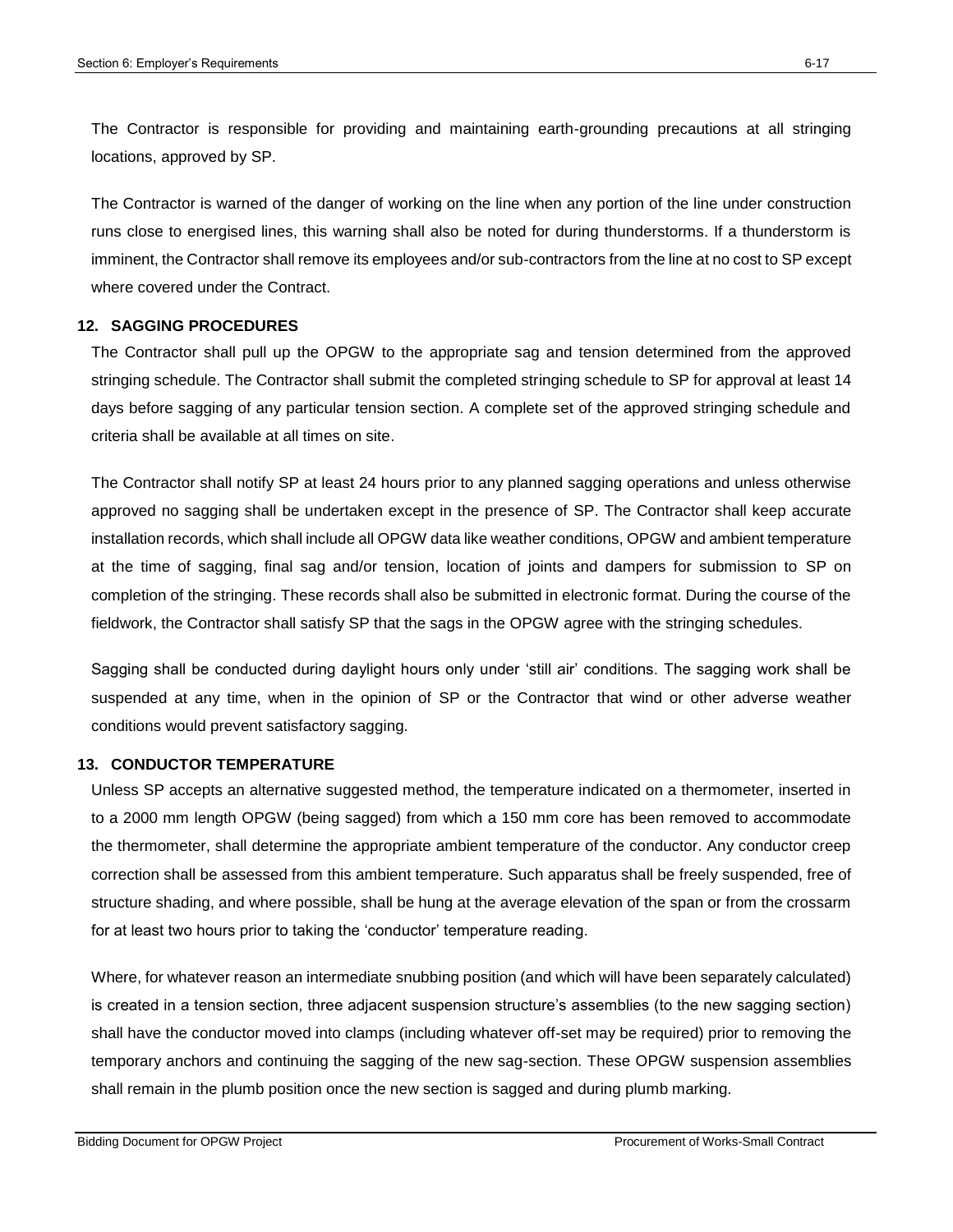#### **14. SAGGING OPGW PERIODS**

When stringing OPGW the maximum period between running out and clamping-in shall not exceed 48 hours unless the OPGW is restrained from moving in the sheaves, which will require SP approval, or unless the Supplier indicates a different period.

#### **15. SUSPENSION CLIPPING**

Once a strain section's sagging is accepted, unless the sag section is over flat terrain, the conductor plumb point marking while in sheaves shall follow immediately thereafter. All offset adjustments of the conductors are undertaken from this plumb point when clamping-in takes place.

When transferring the conductors into the suspension units the Contractor shall employ a method approved by SP. The method shall avoid damage to the conductor being transferred.

Where conductors are supported in Armour Grip Suspension Units (AGSU) at suspension supports, due care should be taken to ensure that any new or existing fittings are designed and suitable for their intended use/purpose at the particular line position. Additionally, care should be taken to ensure the AGSU 'insert's joint' lies in approximately a horizontal plane.

OPGW clamps incorporating armour rods (e.g. AGSU) shall be employed/installed in strict accordance to the manufacturer's recommendations, which are to be supplied to SP. Unless otherwise specified the suspension clamp shall be within 50 mm of the rods centre point and the individual rod ends shall not exceed a variance of 12 mm between individual rods.

The OPGW clamping shall be carried out such that all OPGW suspension assemblies shall hang in a vertical plane at the sagging temperature. The cost of correcting conditions that fail to comply with this requirement shall be at the Contractor's expense including, if necessary, replacement material.

#### **16. VIBRATION DAMPERS**

Unless particular requirements exist, all spans shall have vibration dampers fitted, which shall be placed in accordance with the manufacturer's recommendation following offset clipping and clamping operations, once the OPGW is securely fastened in the clamp.

The number of dampers per span length shall be in accordance with manufacturer's recommendations, and spaced accordingly from the suspension clamp or mouth of the tension clamp. If the use of armour rods makes it impossible to meet these spacings, the first damper shall be positioned 25 mm from the end of the rods, thereafter spaced as specified normally from this first damper.

### **17. PACKAGING, HANDLING, AND TRANSPORT**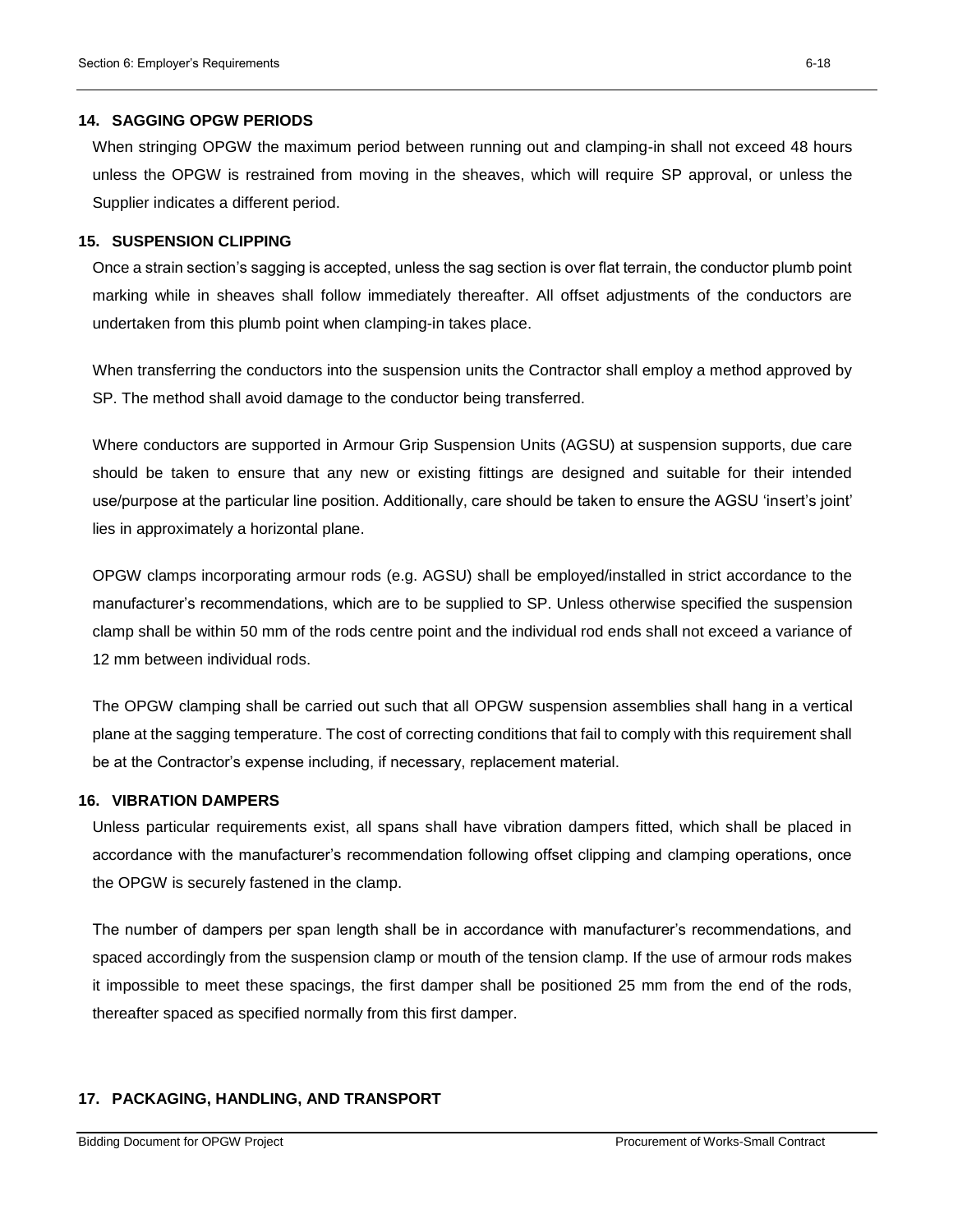The Contractor shall exercise appropriate care during storage, handling and transport of all components. The prime considerations at all times for these activities shall be safety and avoiding damage or stress to the components.

#### 17.1 **PACKING**

All materials shall be carefully packed and secured for transport in such a manner that they are protected from all dust and climatic conditions during loading, transport, unloading and subsequent storage in the open. Materials shall be suitably packed and protected against vibration, movement and shock which may occur during loading and transport.

#### 17.2 **HANDLING**

Methods of handling shall ensure that the component is not damaged or marked by lifting gear or by impact with the ground or other items. Components shall not be dragged, dropped, or unnecessarily rolled, but shall be lifted cleanly by a crane of suitable capacity operating with a spreader beam if necessary. Care shall be taken to ensure that the components are not unduly strained.

Heavy and bulky materials shall be provided with adequate lifting fixtures to facilitate ready handling during transit and on arrival at site.

#### 17.3 **TRANSPORT**

The Contractor shall submit to SP its proposal for protection of equipment during transit. The responsibility for safe delivery remains with the Contractor.

All equipment supplied under this Contract shall be clearly identified on the outside of any case with the type and number of items contained therein and the gross weight. Large crates are to be marked on 3 sides, and smaller crates which can be easily manhandled are to be marked on two (2) sides at least.

A consolidated list of all consignments of components shall be maintained by the Contractor and shall be available for inspection by SP on request.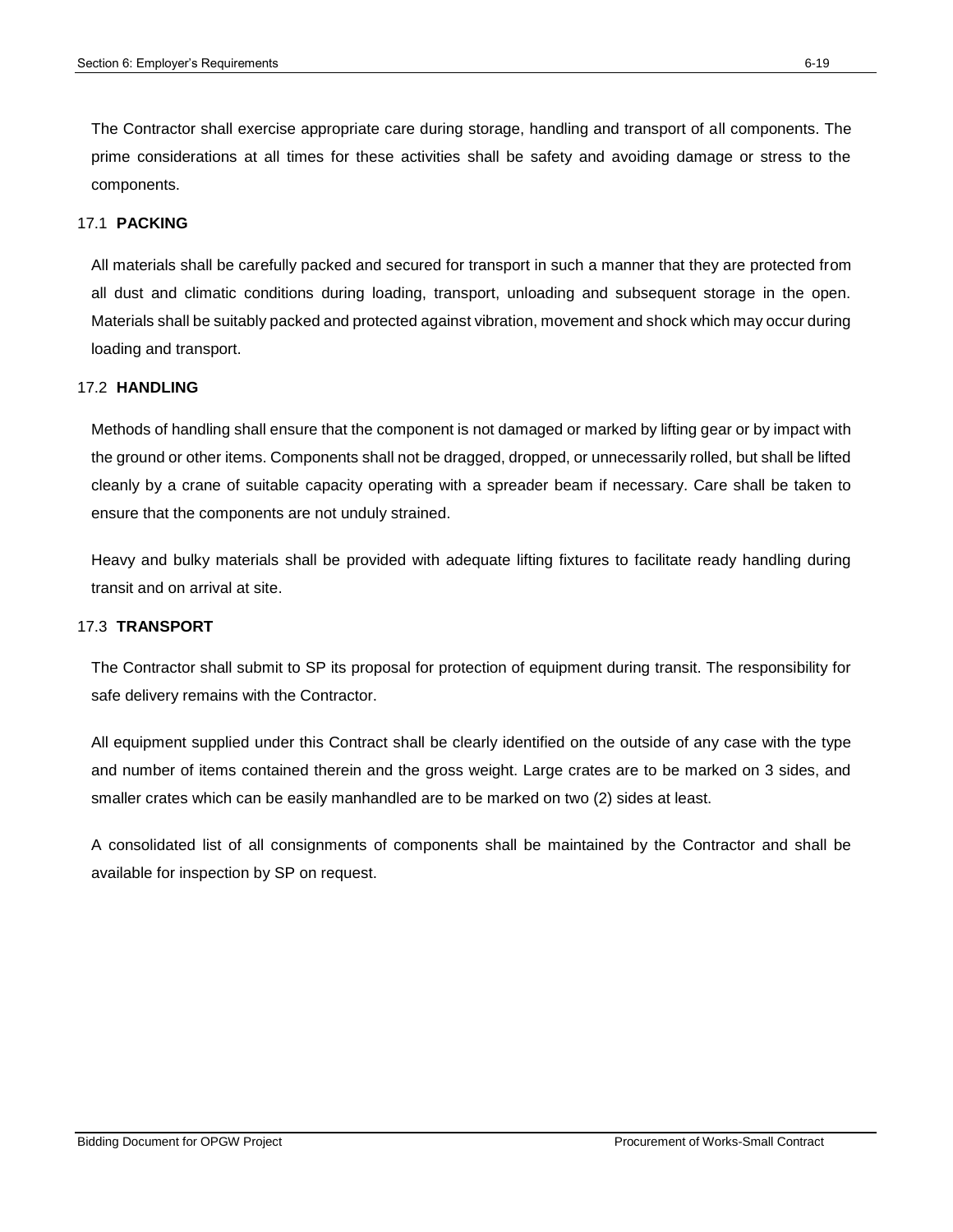# **Risk management**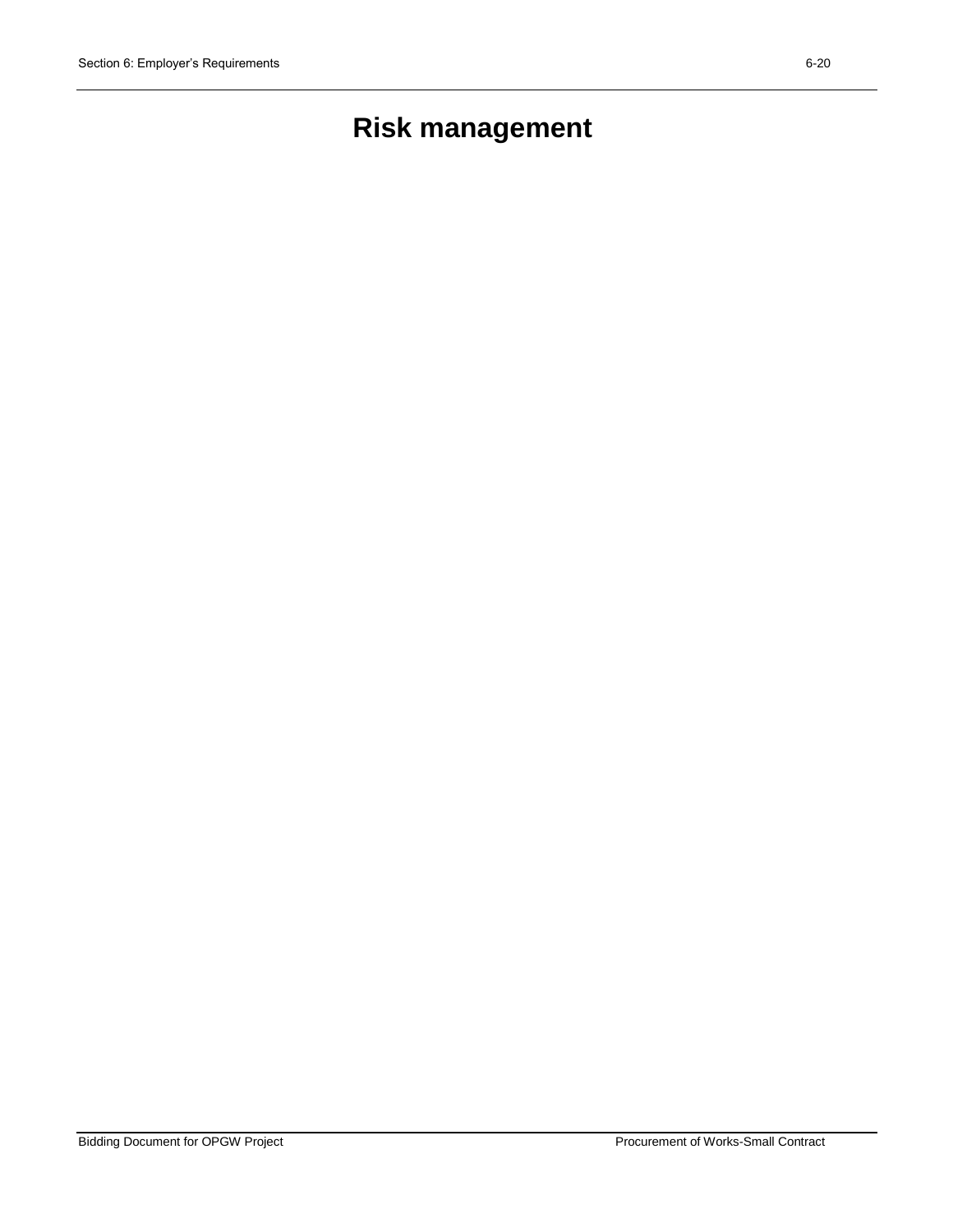# **Stakeholder consultation requirements**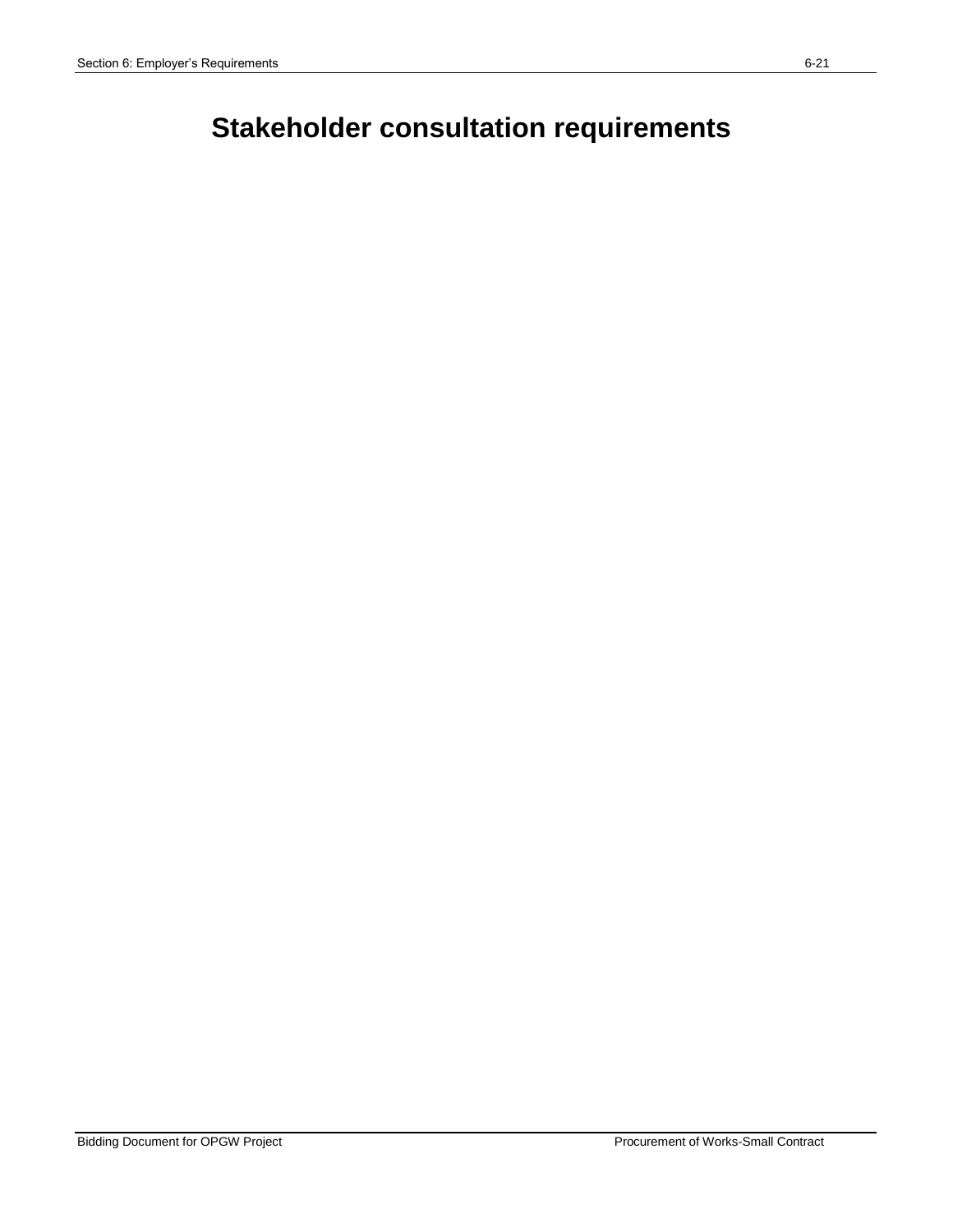# **Owners engineers roles/scope**

- 1. Respond to Request For Clarifications (RFC) from the bidders
- 2. Assist and advice during bid evaluation
- 3. Attend start-up meeting
- 4. Review Contractor's design and advice acceptability
- 5. Construction supervision
- 6. Witness testing and commissioning and final handover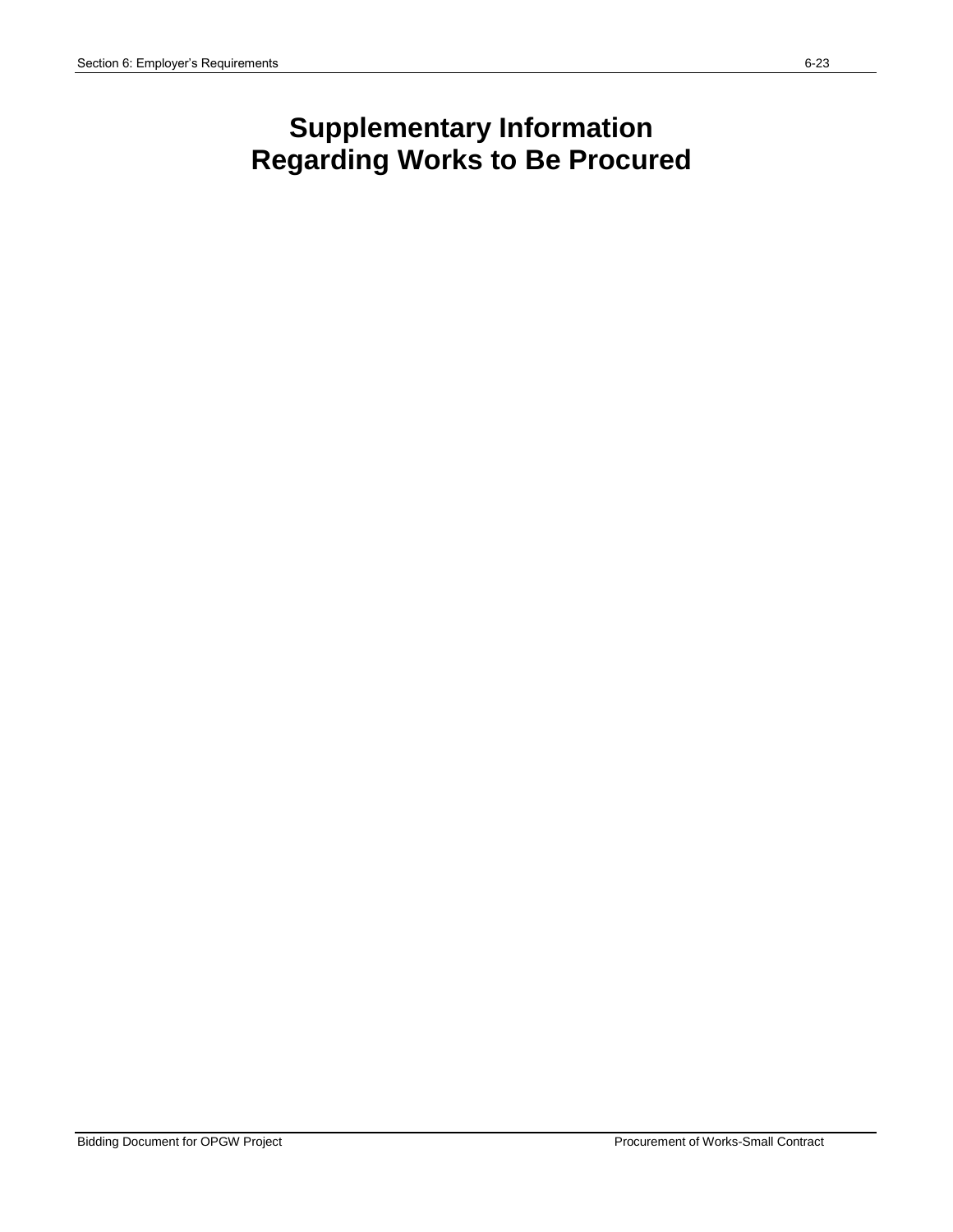# **Personnel Requirements**

Using Form PER - 1 and PER - 2 in Section 4 (Bidding Forms), the Bidder must demonstrate that it has personnel who meet the following requirements:

| No. | <b>Position</b>              | <b>Total Work</b><br><b>Experience</b><br>[years] | <b>Experience In Similar</b><br>Work<br>[years] |
|-----|------------------------------|---------------------------------------------------|-------------------------------------------------|
|     | Project Manager              | 5                                                 |                                                 |
| 2   | <b>Construction Manager</b>  | 5                                                 | 3                                               |
| 3   | Site Engineer                | 5                                                 | 3                                               |
| 4   | Occupational Health & Safety | 5                                                 | 3                                               |
| 5   | Line Mechanics               | 10                                                | 5                                               |
|     |                              |                                                   |                                                 |